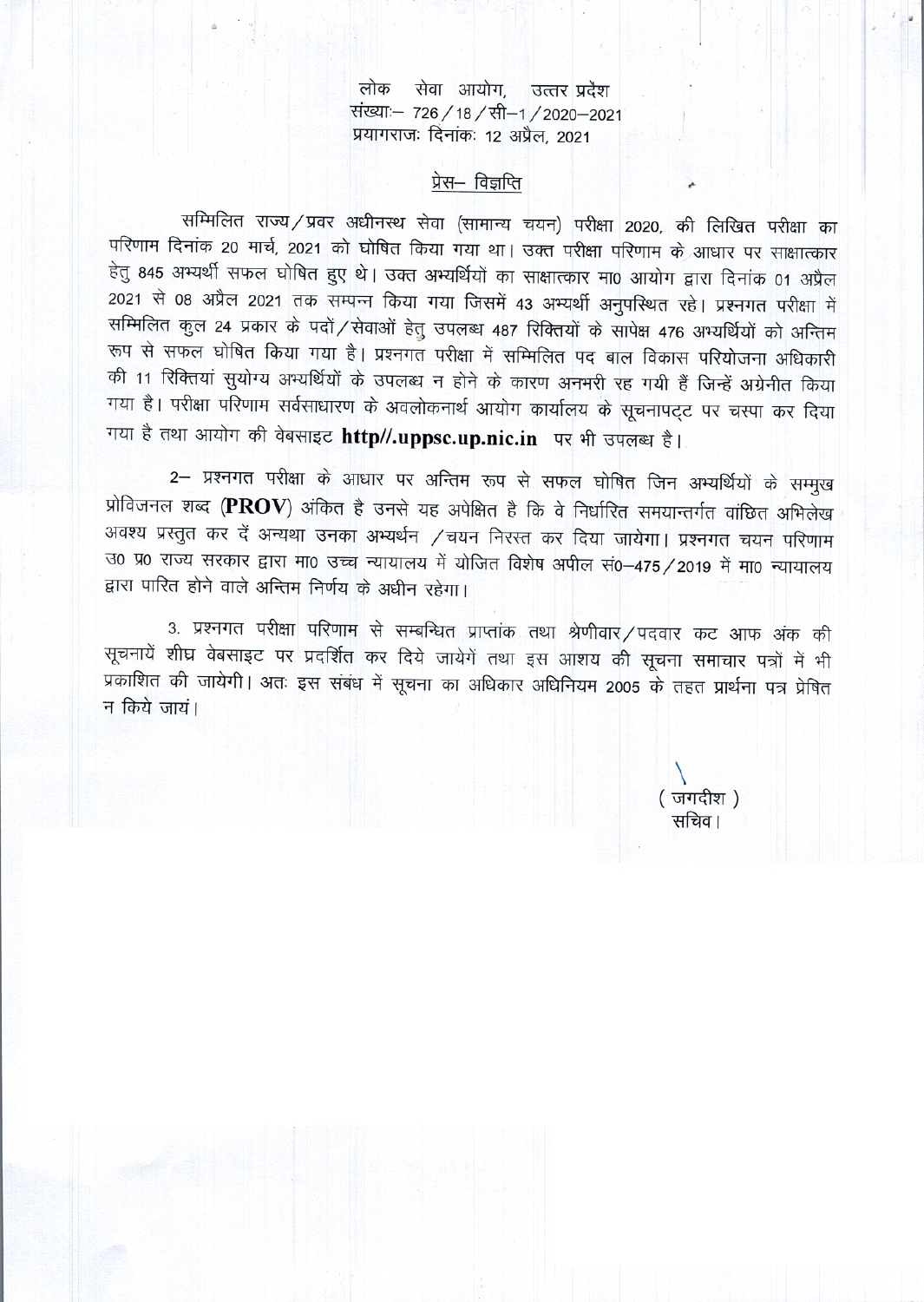### U.P. PUBLIC SERVICE COMMISSION,PRAYAGRAJ. DATA PROCESSING CENTRE

#### COMBINED STATE/UPPER SUB. SERVICES EXAM. 2020 LIST OF SELECTED CANDIDATES

POST ::DEPUTY COLLECTOR POST :: 1 ------------------------------------------------------------------------------------- CATEGORY REMARKS NO

|    |        | 1 430891 SANCHITA            | UR/GEN                      | FEM    |
|----|--------|------------------------------|-----------------------------|--------|
| 2  |        | 261373 SHIVAKSHI DIXIT       | UR/GEN FEM-UP               |        |
| 3  |        | 244906 MOHIT RAWAT           | UR/GEN                      |        |
| 4  |        | 203473 SHISHIR KUMAR SINGH   | UR/GEN                      |        |
| 5  |        | 260235 UDIT PANWAR           | UR/GEN                      |        |
| 6  |        | 164445 LALIT KUMAR MISHRA    | UR/GEN                      |        |
| 7  |        | 448968 PRATIKSHA SINGH       | UR/GEN                      | FEM-UP |
| 8  |        | 303925 MAHIMA                | UR/GEN                      | FEM-UP |
| 9  |        | 289194 SUDHANSHU NAYAK       | ST                          |        |
| 10 |        | 072887 NEHA MISHRA           | UR/GEN                      | FEM-UP |
| 11 |        | 024071 RISHABH VERMA         | UR/GEN                      |        |
| 12 |        | 078428 POOJA SONI            | UR/GEN                      | FEM    |
| 13 |        | 170655 TANVEER AHMAD         | UR/GEN                      |        |
| 14 |        | 323831 SACHIN YADAV          | UR/OBC                      |        |
| 15 |        | 158463 HARSHIKA SINGH        | UR/OBC                      | FEM-UP |
| 16 |        | 551120 AVNEESH KUMAR         | UR/GEN                      |        |
| 17 |        | 204077 ABHISHEK KUMAR SHUKLA | UR/GEN                      |        |
| 18 |        | 390800 ASHUTOSH TIWARI       | UR/EWS                      |        |
| 19 |        | 279328 PRAKHAR KUMAR SINGH   | $\protect\operatorname{SC}$ |        |
| 20 |        | 169987 NIKHIL YADAV          | UR/OBC                      |        |
| 21 | 288702 | DISHA SRIVASTAVA             | UR/GEN                      | FEM-UP |
| 22 | 050442 | DEVESH CHATURVEDI            | UR/GEN                      |        |
| 23 | 005610 | RAJESH KUMAR VERMA           | UR/OBC                      |        |
| 24 | 000536 | VIKAS CHANDRA                | UR/GEN                      |        |
| 25 | 501316 | YADVENDRA SINGH BAIS         | UR/GEN                      |        |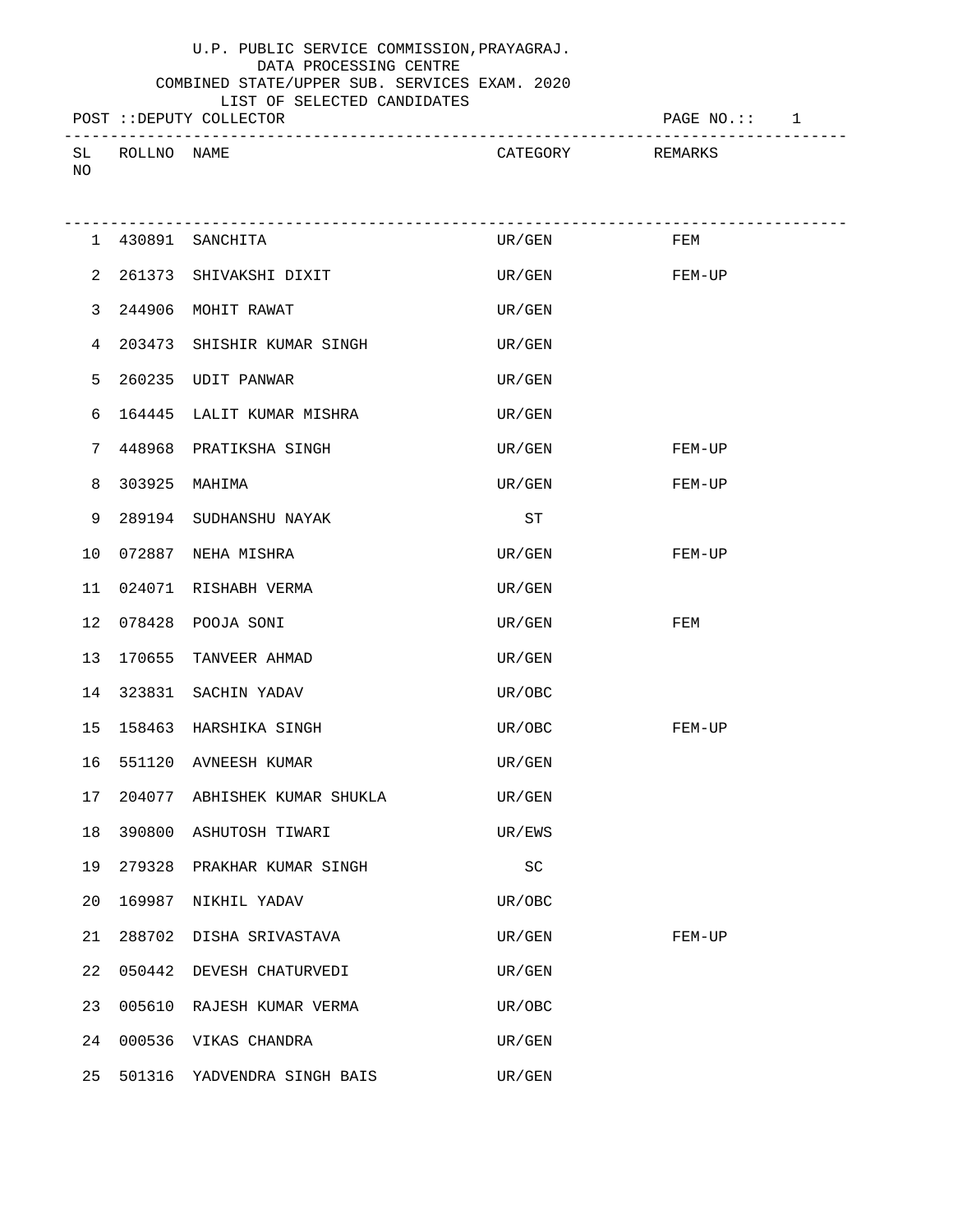# U.P. PUBLIC SERVICE COMMISSION,PRAYAGRAJ. DATA PROCESSING CENTRE

### COMBINED STATE/UPPER SUB. SERVICES EXAM. 2020 LIST OF SELECTED CANDIDATES

POST ::DEPUTY COLLECTOR **PAGE NO.::** 2

|                |              |      |              | ___      |
|----------------|--------------|------|--------------|----------|
|                |              |      |              |          |
| $\Gamma$<br>◡∸ | TTIC.<br>RNT | NAME | שרחים יווי ב | ? Н:МДНК |
|                |              |      |              |          |
| NO             |              |      |              |          |
|                |              |      |              |          |

|    |              | 26 288437 ABHISHEK VERMA  | UR/OBC     |           |
|----|--------------|---------------------------|------------|-----------|
| 27 |              | 399746 NAGENDRA PANDEY    | EWS        |           |
| 28 |              | 029676 VIKAS KUMAR VERMA  | OBC        |           |
| 29 |              | 257265 MADHUSUDAN GUPTA   | OBC        |           |
| 30 |              | 112126 MOHAMMAD AMAAN     | OBC        |           |
| 31 |              | 083805 KUMAR SAURABH      | SC         |           |
| 32 |              | 068069 PRIYA YADAV        | OBC        | FEM-UP    |
| 33 |              | 202023 HEMANT PATEL       | OBC        |           |
| 34 |              | 327362 DIVYANSHI SINGH    | GEN        | OL FEM-UP |
| 35 |              | 293778 AMIT GUPTA         | OBC        |           |
| 36 | 017804 KAJAL |                           | OBC        | FEM-UP    |
| 37 |              | 002654 SHWETA SAHU        | OBC.       | FEM-UP    |
| 38 |              | 266120 ASHISH KUMAR VERMA | <b>OBC</b> |           |
| 39 |              | 398688 PRASHANT VERMA     | OBC        |           |
| 40 |              | 135488 PRABHAKAR SINGH    | EWS        |           |
| 41 |              | 560020 AVNISH TRIPATHI    | EWS        |           |
| 42 |              | 260494 SUBODH KUMAR       | OBC        |           |
| 43 |              | 512989 RAJAT KUMAR PAL    | OBC        |           |
| 44 |              | 248107 NISHANT TIWARI     | EWS        |           |
| 45 |              | 186579 ANKIT KUMAR VERMA  | OBC        |           |
| 46 | 023872       | SANJAY YADAV              | OBC        |           |
| 47 | 503068       | PRAVEEN YADAV             | OBC        |           |
| 48 | 124686       | MOHAMMAD JAFAR            | EWS        |           |
| 49 | 584847       | PINAK PANI DWIVEDI        | EWS        |           |
| 50 |              | 036091 RISHI RAO          | SC         |           |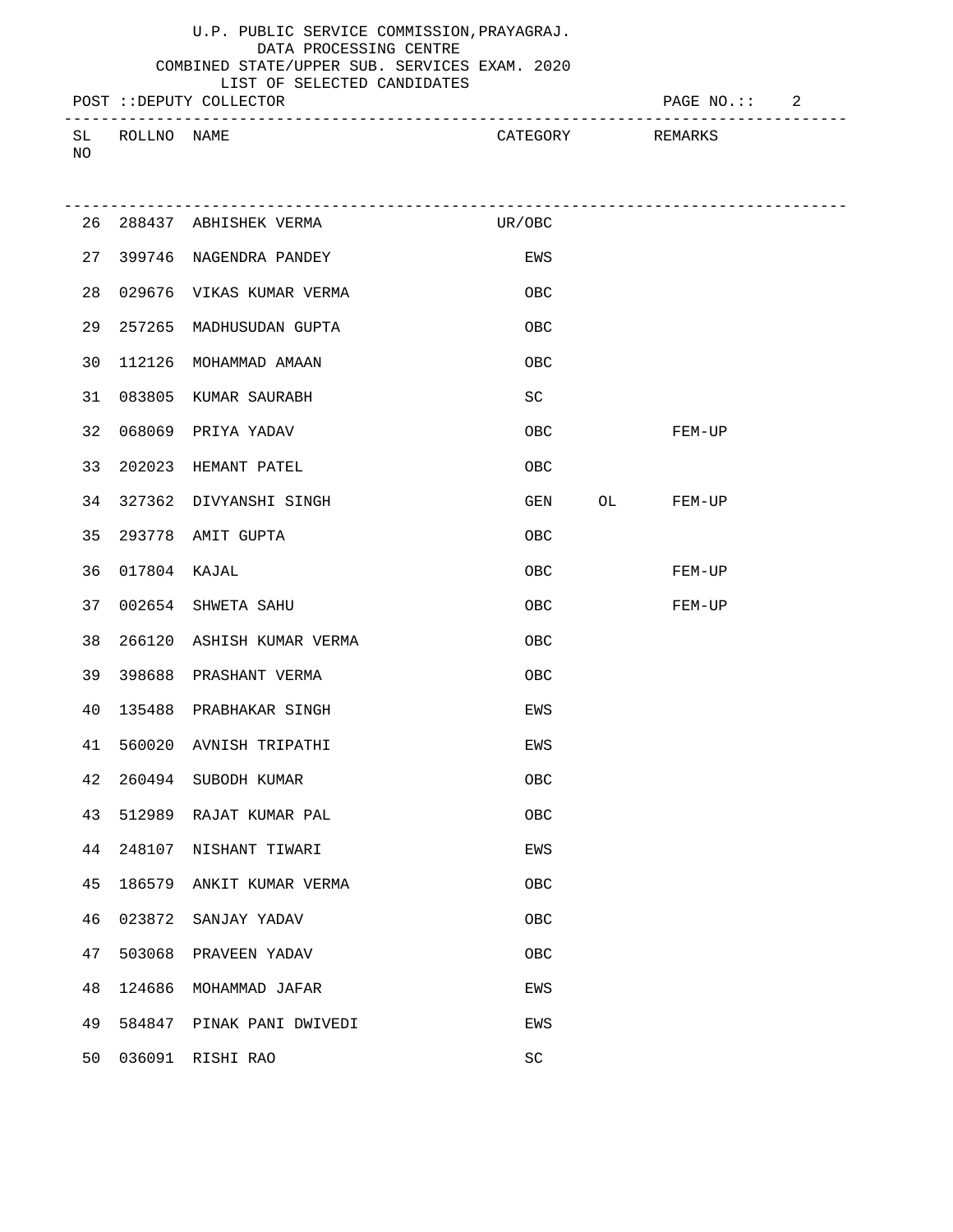|     |                | U.P. PUBLIC SERVICE COMMISSION, PRAYAGRAJ.<br>DATA PROCESSING CENTRE<br>COMBINED STATE/UPPER SUB. SERVICES EXAM. 2020<br>LIST OF SELECTED CANDIDATES<br>POST :: DEPUTY COLLECTOR |                  |               | PAGE NO.:: 3 |  |
|-----|----------------|----------------------------------------------------------------------------------------------------------------------------------------------------------------------------------|------------------|---------------|--------------|--|
| NO. | SL ROLLNO NAME |                                                                                                                                                                                  | CATEGORY REMARKS |               |              |  |
|     |                | 51 419006 NAMAN MEHTA                                                                                                                                                            | <b>SC</b>        |               |              |  |
|     |                | 52 282359 ANKUR VERMA                                                                                                                                                            | <b>SC</b>        |               |              |  |
|     |                | 53 289767 NITIN KUMAR                                                                                                                                                            | <b>SC</b>        |               |              |  |
|     |                | 54 334017 ADITI SINGH                                                                                                                                                            | <b>SC</b>        |               | $FEM-UP$     |  |
|     |                | 55 324157 ADESH KUMAR                                                                                                                                                            | <b>SC</b>        |               |              |  |
|     |                | 56 004918 AKASH KUMAR                                                                                                                                                            | SC               |               |              |  |
|     |                | 57 488392 SHAILENDRA GAUTAM                                                                                                                                                      | SC               |               |              |  |
|     |                | 58 527480 AVINASH KUMAR GAUTAM                                                                                                                                                   | <b>SC</b>        |               |              |  |
|     |                | 59 569073 SHUBHENDRA GOPAL                                                                                                                                                       | <b>SC</b>        |               |              |  |
|     |                | 60 365215 VAIBHAV GUPTA                                                                                                                                                          | GEN DFF          |               |              |  |
|     |                | 61 561512 SHALINI DEVI                                                                                                                                                           |                  | OBC PB FEM-UP |              |  |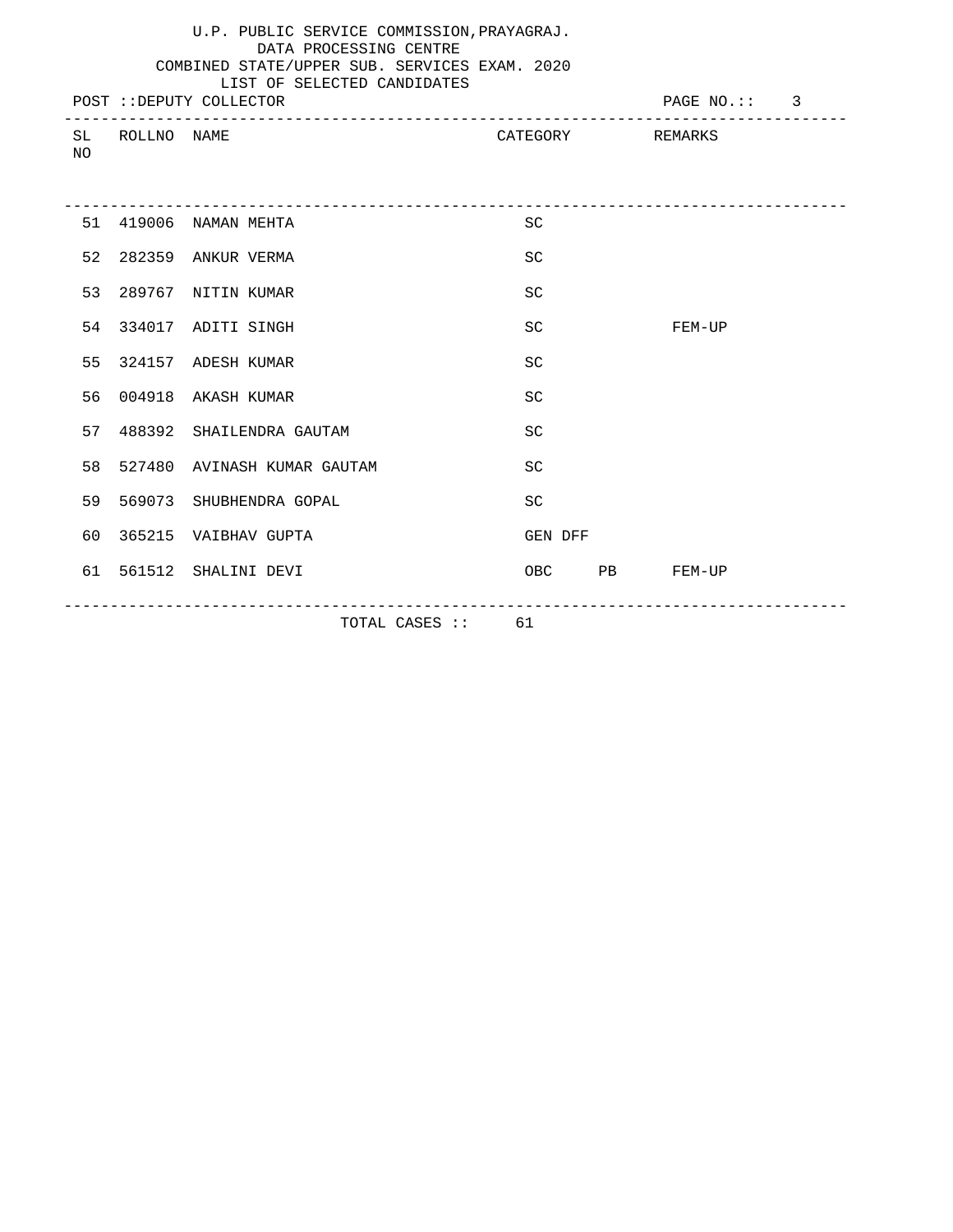|               |             | U.P. PUBLIC SERVICE COMMISSION, PRAYAGRAJ.<br>DATA PROCESSING CENTRE<br>COMBINED STATE/UPPER SUB. SERVICES EXAM. 2020<br>LIST OF SELECTED CANDIDATES<br>POST :: ASSTT. REGIONAL TRANSPORT OFFICER |                  | PAGE NO.:: 1 |
|---------------|-------------|---------------------------------------------------------------------------------------------------------------------------------------------------------------------------------------------------|------------------|--------------|
| SL<br>NO.     | ROLLNO NAME |                                                                                                                                                                                                   | CATEGORY REMARKS |              |
|               |             | 1 549699 APURVA TRIPATHI                                                                                                                                                                          | UR/GEN           | FEM-UP       |
| $2^{\circ}$   |             | 584876 YUTIKA SINGH                                                                                                                                                                               | UR/GEN           | FEM-UP       |
| $\mathcal{L}$ |             | 157011 ROHIT RAJPUT                                                                                                                                                                               | UR/GEN           |              |
|               |             | 4 322673 SHIVAM YADAV                                                                                                                                                                             | OBC              |              |
| 5             |             | 508008 PRAVESH KUMAR                                                                                                                                                                              | OBC.             |              |
| 6             |             | 474280 ATUL KUMAR YADAV                                                                                                                                                                           | OBC              |              |
| 7             |             | 290394 SUDHANSHU RANJAN                                                                                                                                                                           | SC               |              |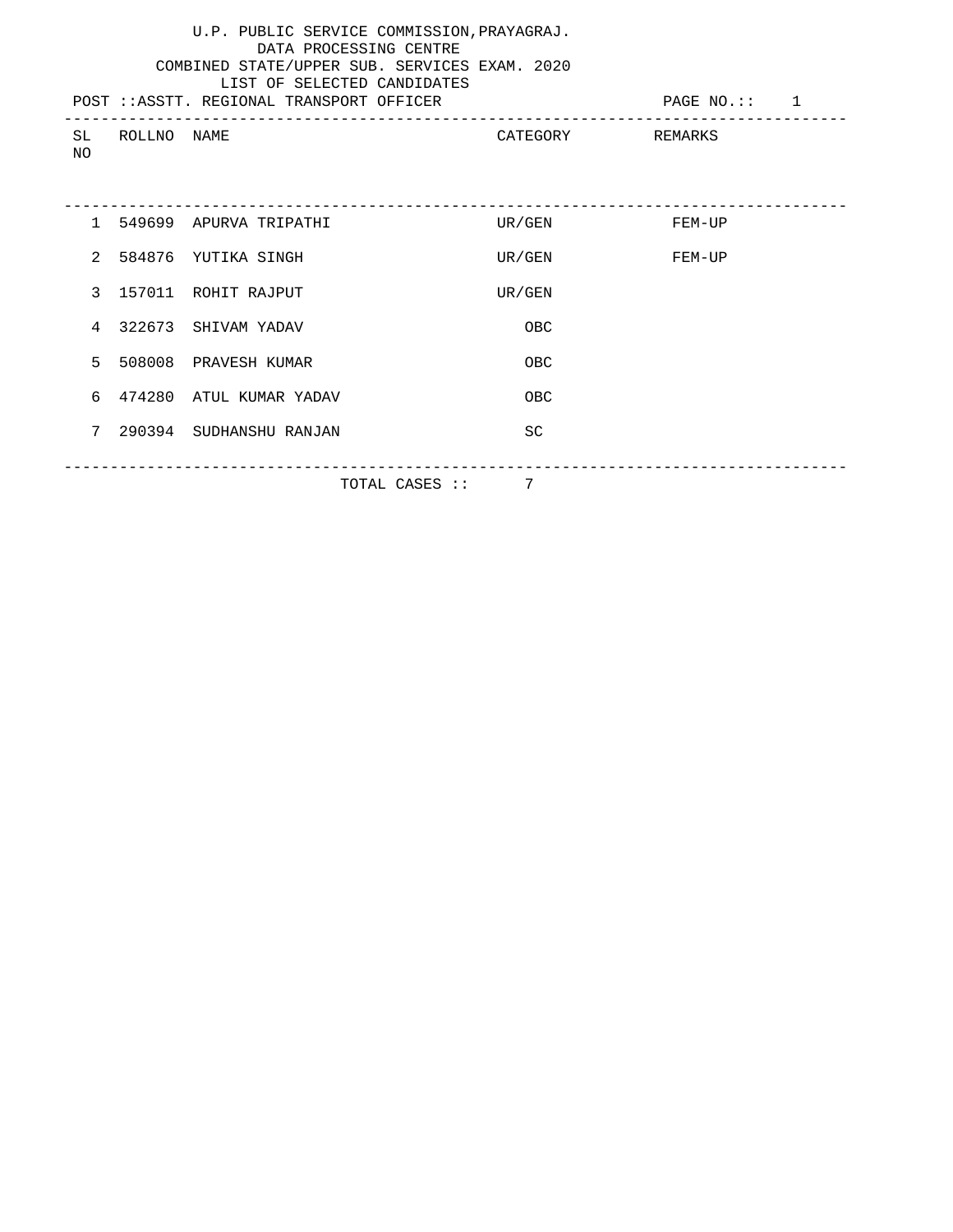|                     |                 | U.P. PUBLIC SERVICE COMMISSION, PRAYAGRAJ.<br>DATA PROCESSING CENTRE<br>COMBINED STATE/UPPER SUB. SERVICES EXAM. 2020<br>LIST OF SELECTED CANDIDATES<br>POST :: SUPDT. OF JAILS |                  | PAGE $NO$ .:: 1 |  |
|---------------------|-----------------|---------------------------------------------------------------------------------------------------------------------------------------------------------------------------------|------------------|-----------------|--|
| NO                  | SL ROLLNO NAME  |                                                                                                                                                                                 | CATEGORY REMARKS |                 |  |
|                     |                 |                                                                                                                                                                                 |                  |                 |  |
|                     |                 | 1 054853 SHASHANK PANDEY                                                                                                                                                        | UR/GEN           |                 |  |
|                     | 2 419415 VANDNA |                                                                                                                                                                                 | UR/GEN           | FEM             |  |
|                     |                 | 3 592969 RAJESH KUMAR MOHAN                                                                                                                                                     | UR/GEN           |                 |  |
|                     |                 | 4 321391 SACHIN VERMA                                                                                                                                                           | <b>OBC</b>       |                 |  |
| 4<br>TOTAL CASES :: |                 |                                                                                                                                                                                 |                  |                 |  |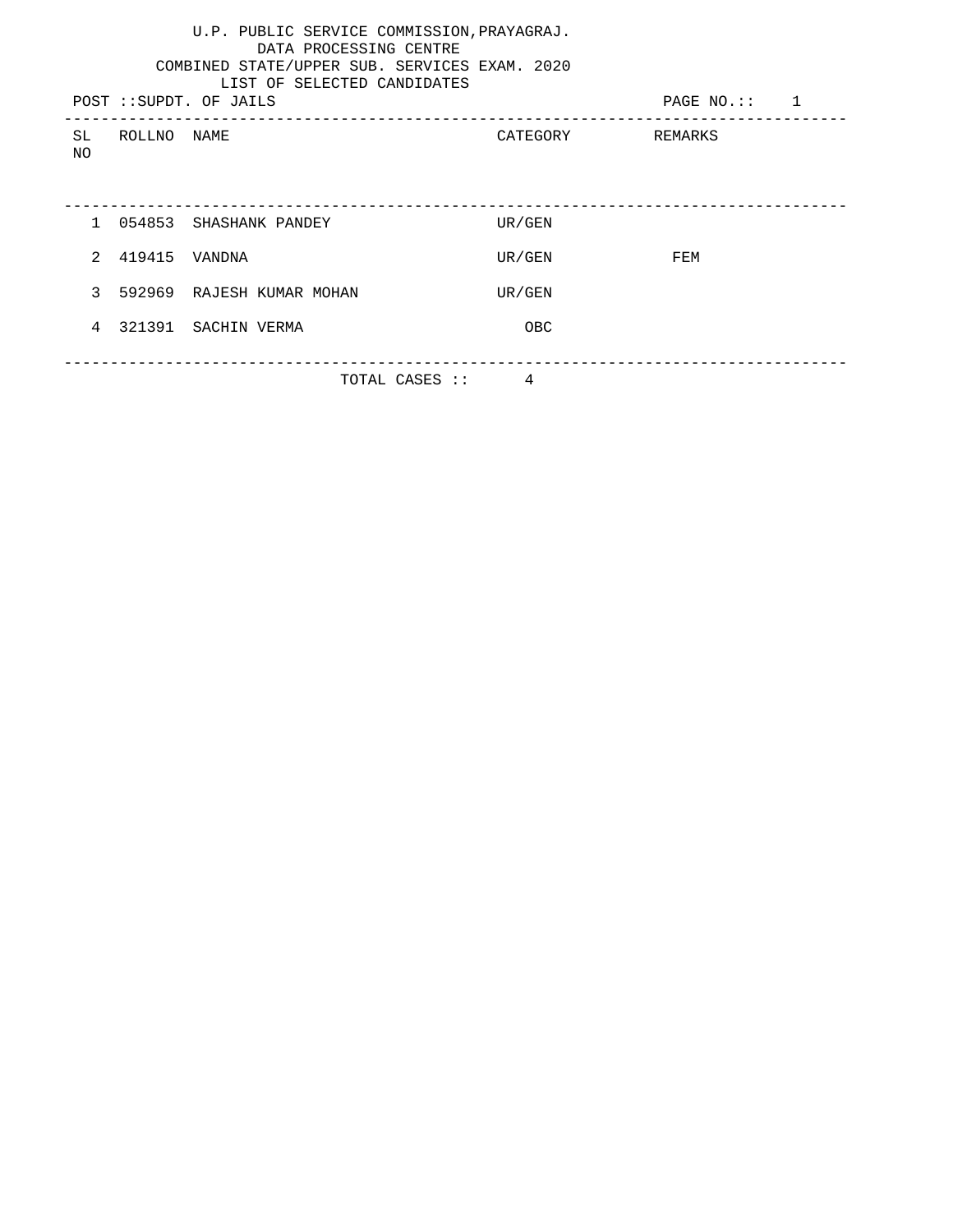# LIST OF SELECTED CANDIDATES

|  |                                       | ___________ | -------- |
|--|---------------------------------------|-------------|----------|
|  | POST :: DISTT, SOCIAL WELFARE OFFICER |             |          |

POST ::DISTT. SOCIAL WELFARE OFFICER FOR THE PAGE NO.:: 1

| SL<br>NO     | ROLLNO | NAME                      | CATEGORY | REMARKS |
|--------------|--------|---------------------------|----------|---------|
| $\mathbf{1}$ |        | 264036 VIPIN KUMAR PANDEY | UR/GEN   |         |

| 2  |        | 030517 AASHIS KUMAR SINGH | UR/GEN |        |
|----|--------|---------------------------|--------|--------|
| 3  | 500818 | ANAMIKA SINGH             | UR/GEN | FEM-UP |
| 4  | 162408 | PRACHI JOSHI              | UR/GEN | FEM    |
| 5  | 094873 | SHASHI SHEKHAR            | UR/GEN |        |
| 6  | 457559 | ANURADHA                  | UR/GEN | FEM    |
| 7  | 288372 | SATYAM TRIPATHI           | UR/GEN |        |
| 8  | 166503 | HARSHIT SINGH             | UR/GEN |        |
| 9  | 240822 | DINESH GODARA             | UR/GEN |        |
| 10 | 471027 | PANKHURI JAIN             | UR/GEN | FEM-UP |
| 11 | 566287 | PAWAN KUMAR YADAV         | OBC    |        |
| 12 | 260370 | RAMSHANKAR PATEL          | OBC    |        |
| 13 | 549814 | SURAJ KUMARI              | OBC    | FEM-UP |
| 14 | 420452 | SAVITA DEVI               | 0BC    | FEM-UP |
| 15 | 201456 | VINIT KUMAR MALIK         | OBC    |        |
| 16 | 276656 | VIPIN VERMA               | OBC    |        |
| 17 | 557552 | SHALINI                   | OBC    | FEM-UP |
| 18 | 559286 | NEELAM SINGH CHAUHAN      | EWS    | FEM-UP |
| 19 | 470373 | SHRISHTI AWASTHI          | EWS    | FEM-UP |
| 20 | 541090 | RENU                      | OBC    | FEM-UP |
| 21 | 505683 | JITENDRA NARAYAN VERMA    | OBC    |        |
| 22 | 154469 | PRIYANKA YADAV            | OBC    | FEM-UP |
| 23 | 502600 | AVANISH KUMAR YADAV       | OBC    |        |
| 24 | 474075 | VEDPRAKASH MISHRA         | EWS    |        |
| 25 | 199687 | NIRAJ PATEL               | OBC    |        |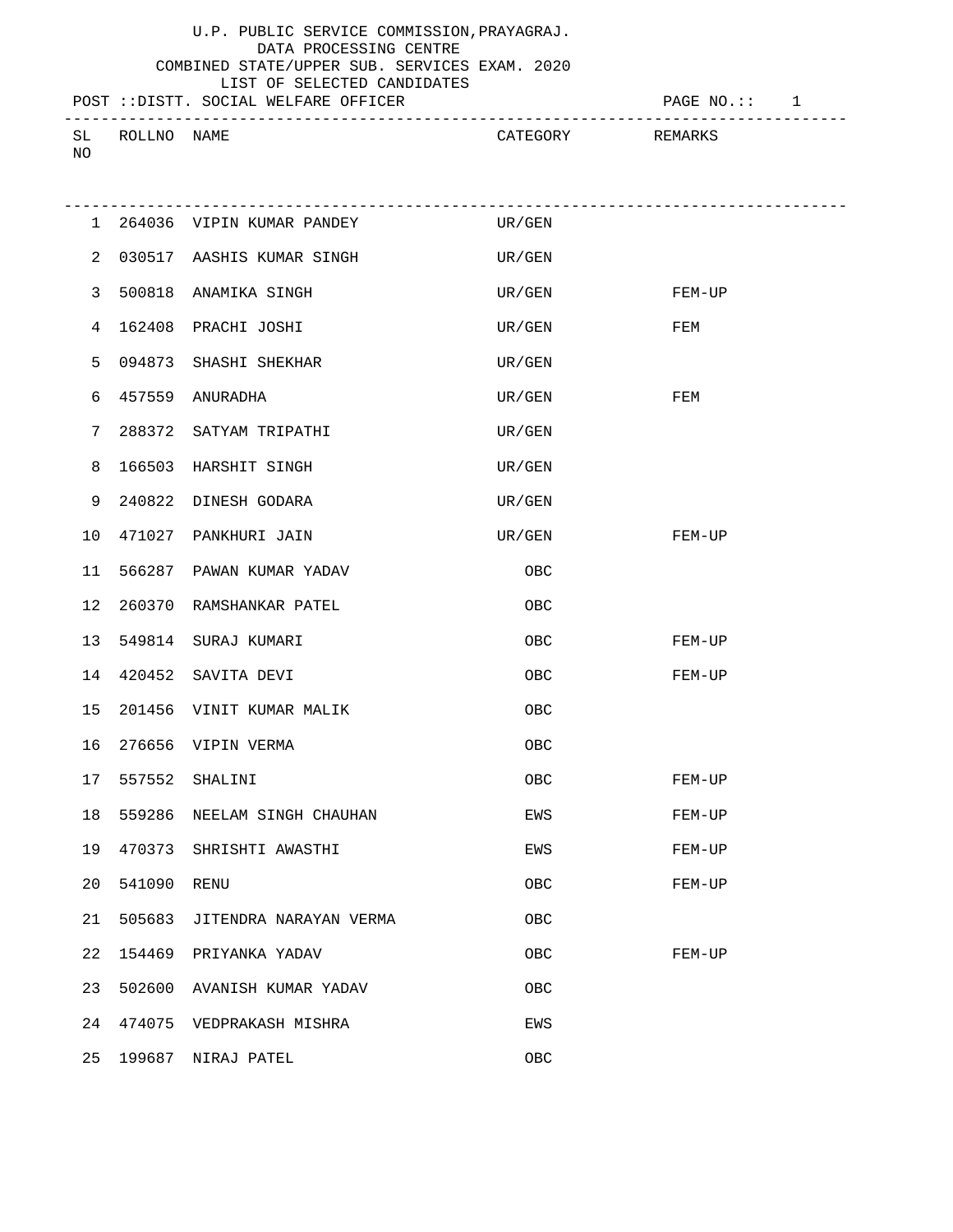|    |                  | U.P. PUBLIC SERVICE COMMISSION, PRAYAGRAJ.<br>DATA PROCESSING CENTRE<br>COMBINED STATE/UPPER SUB. SERVICES EXAM. 2020<br>LIST OF SELECTED CANDIDATES<br>POST :: DISTT. SOCIAL WELFARE OFFICER |           | PAGE NO.:: 2     |
|----|------------------|-----------------------------------------------------------------------------------------------------------------------------------------------------------------------------------------------|-----------|------------------|
| NO | SL ROLLNO NAME   |                                                                                                                                                                                               |           | CATEGORY REMARKS |
|    |                  |                                                                                                                                                                                               |           |                  |
|    |                  | 26 029345 KSHITIJ KUMAR                                                                                                                                                                       | <b>SC</b> |                  |
|    |                  | 27 182379 ANKIT KUMAR SINGH                                                                                                                                                                   | <b>SC</b> |                  |
|    | 28 157192 SARITA |                                                                                                                                                                                               | SC        | FEM-UP           |
|    |                  | 29 214128 PRADEEP KUMAR VIMAL                                                                                                                                                                 | <b>SC</b> |                  |
|    |                  | 30 396479 ANUJ KUMAR                                                                                                                                                                          | <b>SC</b> |                  |
|    |                  | 31 348496 VISHAL SHAH                                                                                                                                                                         | <b>ST</b> |                  |
|    |                  | 32 299073 SHIVAM SAGAR                                                                                                                                                                        | <b>SC</b> |                  |
|    |                  | 33 210204 KESHAV KISHORE SINGH                                                                                                                                                                | <b>SC</b> |                  |
|    |                  | 34 192002 DIGVIJAI SINGH                                                                                                                                                                      | GEN PB    |                  |
|    |                  | TOTAL CASES :: 34                                                                                                                                                                             |           |                  |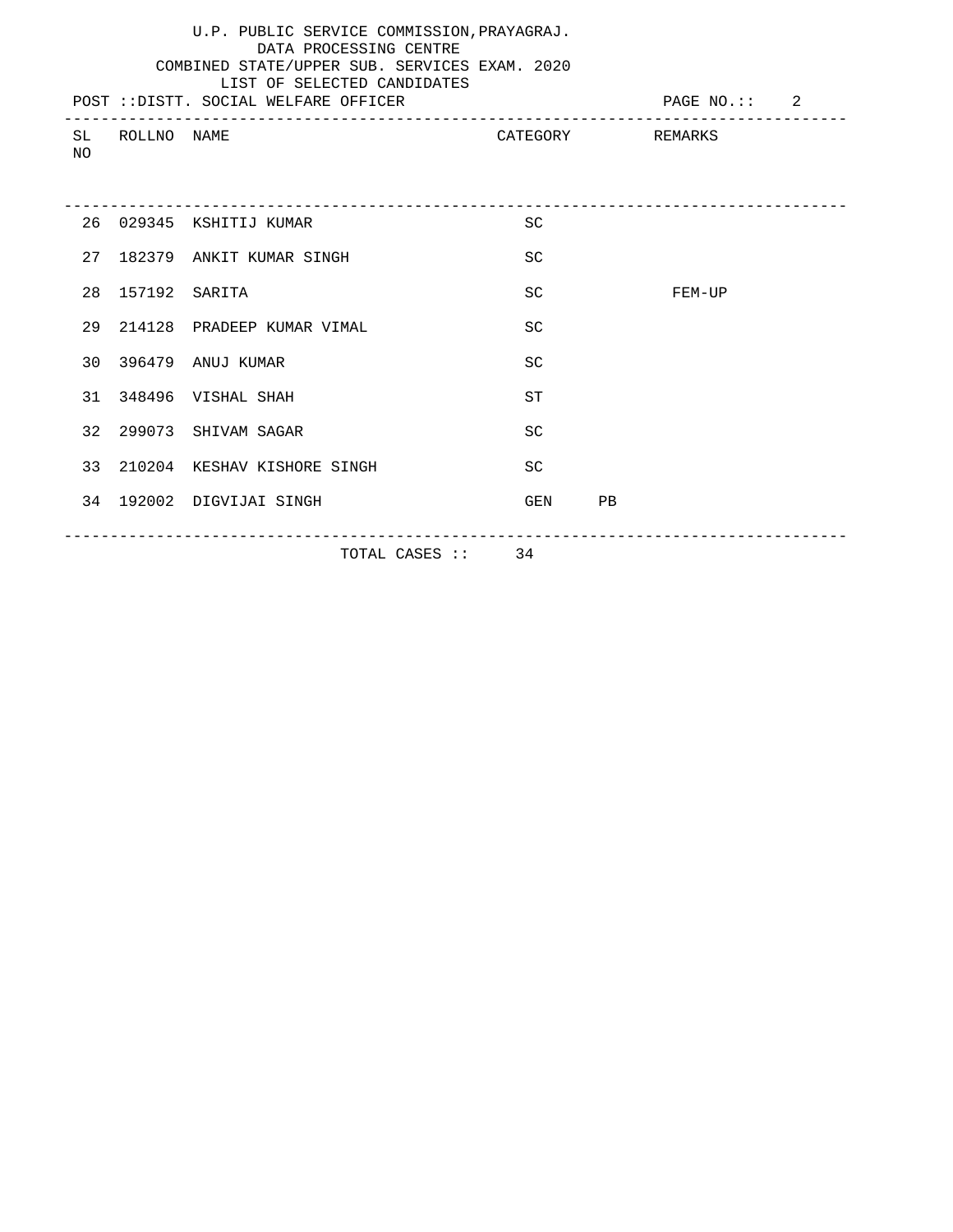| U.P. PUBLIC SERVICE COMMISSION, PRAYAGRAJ.<br>DATA PROCESSING CENTRE<br>COMBINED STATE/UPPER SUB. SERVICES EXAM. 2020<br>LIST OF SELECTED CANDIDATES<br>POST :: DISTT. PANCHAYAT RAJ OFFICER<br>PAGE NO.:: 1 |             |                           |                  |        |  |
|--------------------------------------------------------------------------------------------------------------------------------------------------------------------------------------------------------------|-------------|---------------------------|------------------|--------|--|
| SL<br>NΟ                                                                                                                                                                                                     | ROLLNO NAME |                           | CATEGORY REMARKS |        |  |
|                                                                                                                                                                                                              |             | 1 258174 SUBODH JOSHI     | UR/GEN           | FEM    |  |
|                                                                                                                                                                                                              |             | 2 395701 DAMANPREET ARORA | UR/GEN           | FEM    |  |
|                                                                                                                                                                                                              |             | 3 256077 ABHISHEK SHUKLA  | UR/GEN           |        |  |
|                                                                                                                                                                                                              |             | 4 422846 NAMITA SHARAN    | UR/GEN           | FEM-UP |  |
| 5                                                                                                                                                                                                            |             | 111931 ROHIT BHARTI       | <b>SC</b>        |        |  |
|                                                                                                                                                                                                              |             | TOTAL CASES ::            | .5               |        |  |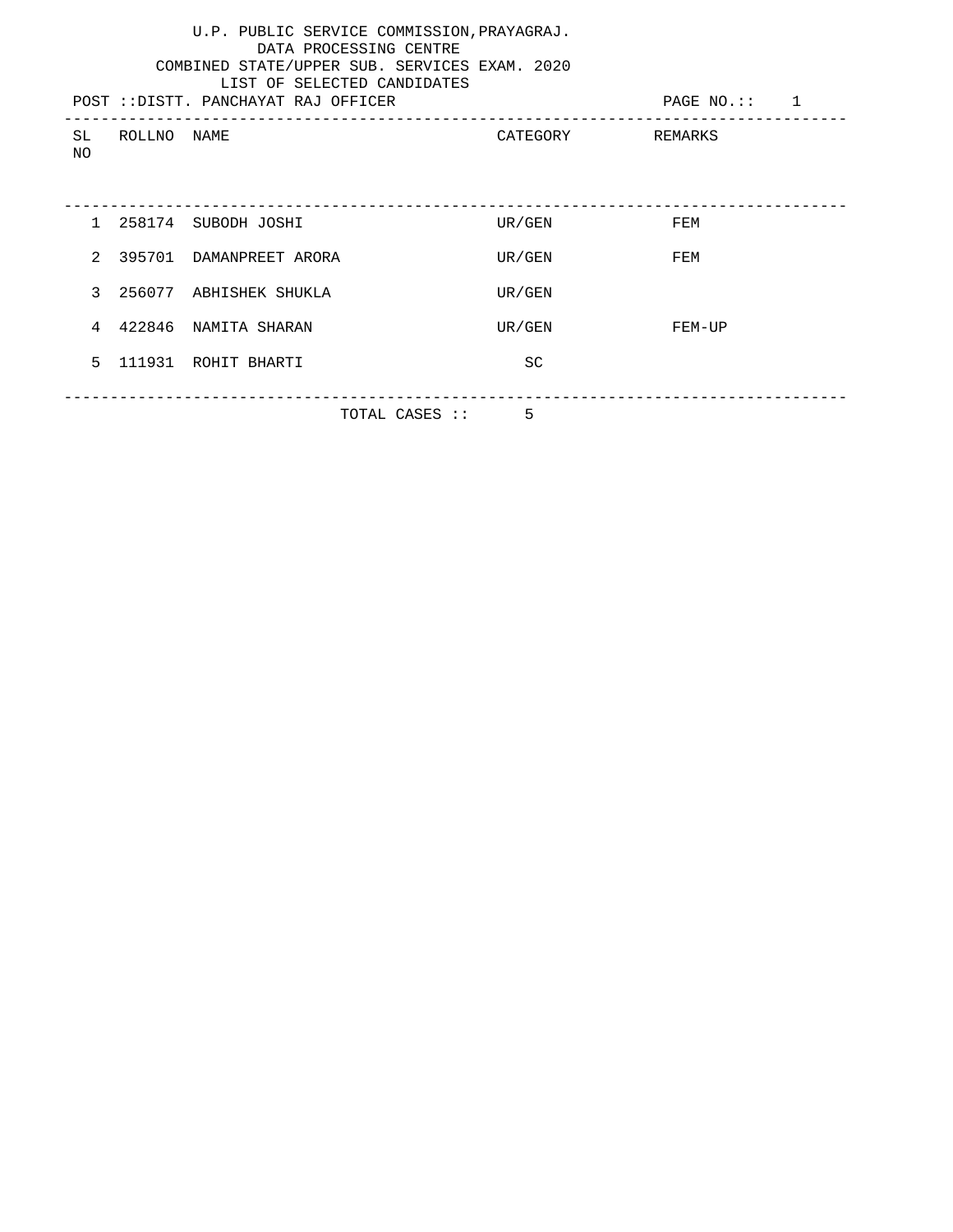| U.P. PUBLIC SERVICE COMMISSION, PRAYAGRAJ.<br>DATA PROCESSING CENTRE<br>COMBINED STATE/UPPER SUB. SERVICES EXAM. 2020<br>LIST OF SELECTED CANDIDATES<br>POST :: ASSTT. LABOUR COMMISSIONER |          | PAGE $NO$ .:: 1 |
|--------------------------------------------------------------------------------------------------------------------------------------------------------------------------------------------|----------|-----------------|
| ROLLNO<br>SL<br>NAME<br>NO.                                                                                                                                                                | CATEGORY | REMARKS         |
|                                                                                                                                                                                            |          |                 |
| 007727<br>NEERAJ KUMAR YADAV                                                                                                                                                               | OBC      |                 |
| TOTAL CASES ::                                                                                                                                                                             |          |                 |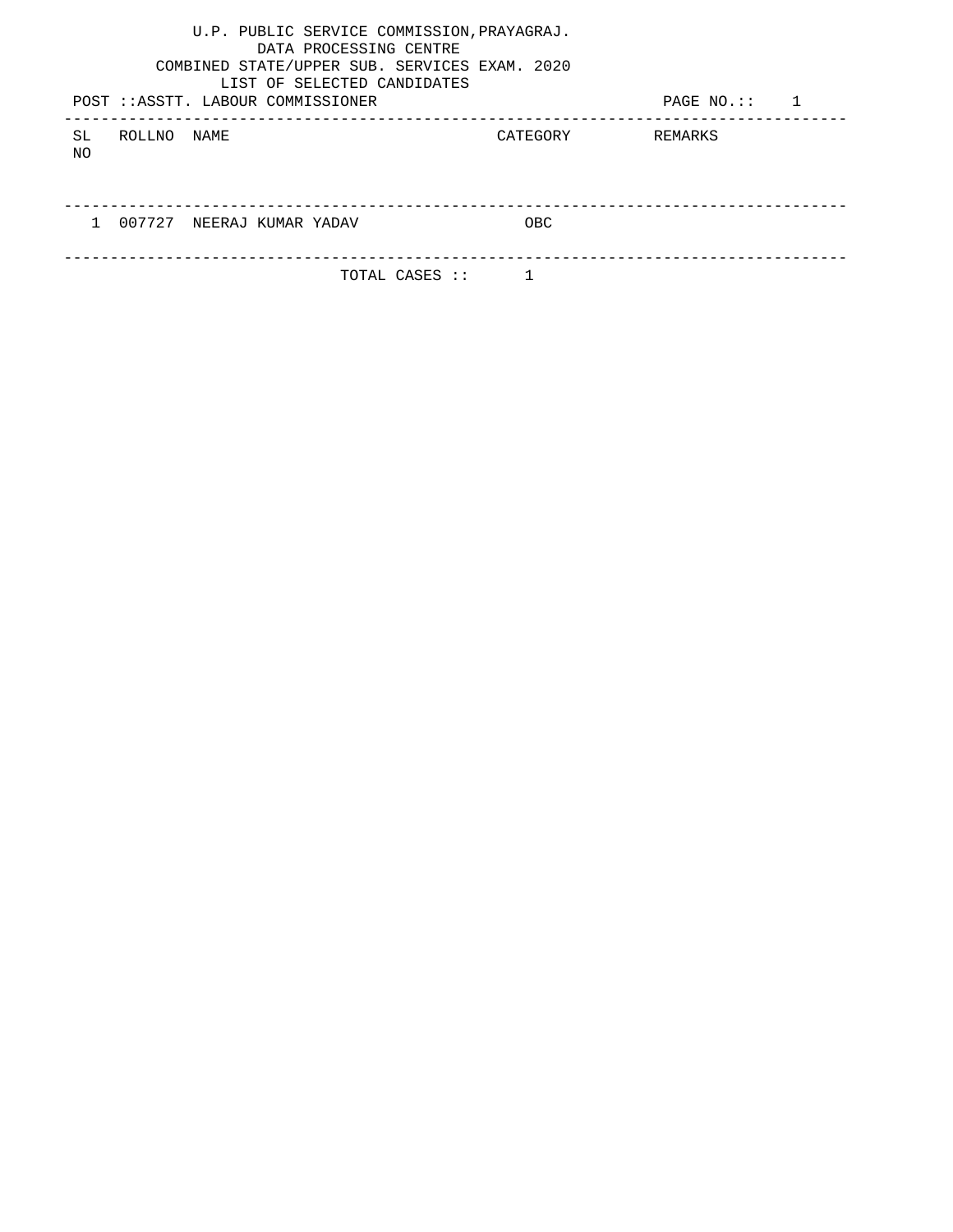| U.P. PUBLIC SERVICE COMMISSION, PRAYAGRAJ.<br>DATA PROCESSING CENTRE<br>COMBINED STATE/UPPER SUB. SERVICES EXAM. 2020<br>LIST OF SELECTED CANDIDATES<br>POST :: ASSTT. COMISSIONER INDUSTRIES<br>PAGE $NO$ .:: 1 |             |                                                                      |                |                  |  |  |
|------------------------------------------------------------------------------------------------------------------------------------------------------------------------------------------------------------------|-------------|----------------------------------------------------------------------|----------------|------------------|--|--|
| SL<br>NO.                                                                                                                                                                                                        | ROLLNO NAME |                                                                      |                | CATEGORY REMARKS |  |  |
|                                                                                                                                                                                                                  |             |                                                                      |                |                  |  |  |
|                                                                                                                                                                                                                  |             | 1 558110 RESHMA ARA                                                  | OBC            | FEM-UP           |  |  |
| $2^{1}$                                                                                                                                                                                                          |             | 129582 DHARMENDRA SINGH                                              | <b>OBC</b>     |                  |  |  |
| $\mathcal{L}$                                                                                                                                                                                                    |             | 024613 SHARAD CHOUDHARY                                              | SC             |                  |  |  |
| $\overline{4}$                                                                                                                                                                                                   | 230806      | MOHIT KUMAR                                                          | SC             |                  |  |  |
| 5                                                                                                                                                                                                                | 050947 NEHA |                                                                      | SC             | FEM-UP           |  |  |
|                                                                                                                                                                                                                  |             | $\pi$ $\cap$ $\pi$ $\pi$ $\cap$ $\pi$ $\circ$ $\pi$ $\circ$ $\cdots$ | $\blacksquare$ |                  |  |  |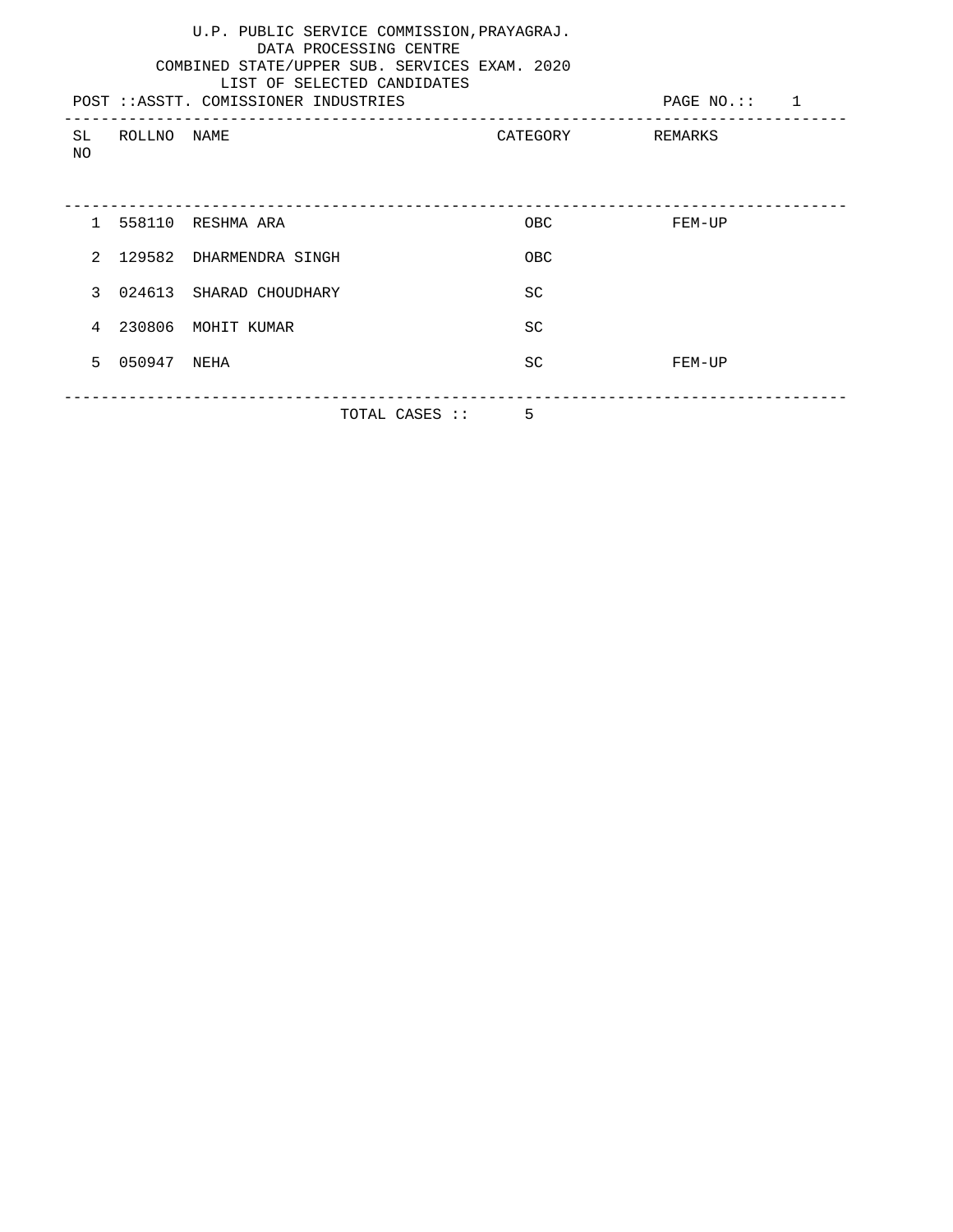|           |        | U.P. PUBLIC SERVICE COMMISSION, PRAYAGRAJ.<br>COMBINED STATE/UPPER SUB. SERVICES EXAM. 2020<br>POST :: STATISTICAL OFFICER (AGRI. ANUBHAG) | DATA PROCESSING CENTRE<br>LIST OF SELECTED CANDIDATES |          | PAGE $NO$ .:: 1 |  |
|-----------|--------|--------------------------------------------------------------------------------------------------------------------------------------------|-------------------------------------------------------|----------|-----------------|--|
| SL<br>NO. | ROLLNO | NAME                                                                                                                                       |                                                       | CATEGORY | REMARKS         |  |
|           |        |                                                                                                                                            |                                                       |          |                 |  |
|           |        | 511561 DEEPAK OLI                                                                                                                          |                                                       | UR/GEN   |                 |  |
|           |        |                                                                                                                                            |                                                       |          |                 |  |
|           |        |                                                                                                                                            | TOTAL CASES ::                                        |          |                 |  |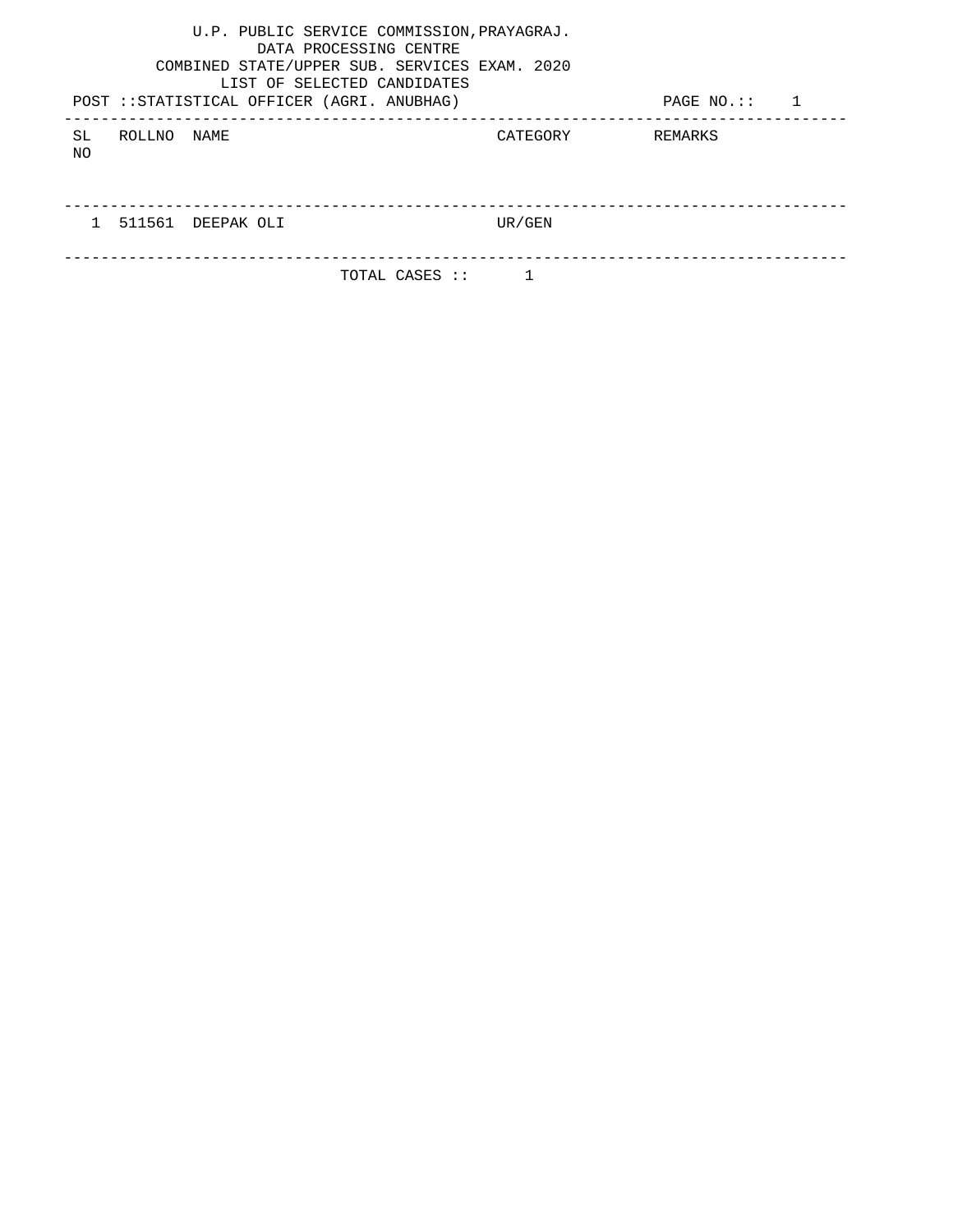| U.P. PUBLIC SERVICE COMMISSION, PRAYAGRAJ.<br>DATA PROCESSING CENTRE<br>COMBINED STATE/UPPER SUB. SERVICES EXAM. 2020<br>LIST OF SELECTED CANDIDATES<br>POST :: DISTT. PROGRAM OFFICER |                |                               |            |                  |  |  |
|----------------------------------------------------------------------------------------------------------------------------------------------------------------------------------------|----------------|-------------------------------|------------|------------------|--|--|
| NO.                                                                                                                                                                                    | SL ROLLNO NAME |                               |            | CATEGORY REMARKS |  |  |
|                                                                                                                                                                                        |                | 1 377561 CHHAYA SINGH         | UR/GEN FEM |                  |  |  |
|                                                                                                                                                                                        |                | 2 000436 VIKAS CHANDRA        | UR/GEN     |                  |  |  |
|                                                                                                                                                                                        |                | 3 589641 DEEPTI TRIPATHI      | UR/GEN     | FEM-UP           |  |  |
|                                                                                                                                                                                        |                | 4 150447 NIHARIKA VISHWAKARMA | OBC        | FEM-UP           |  |  |
| 5                                                                                                                                                                                      |                | 012675 SURJIT SAROJ           | SC         |                  |  |  |
|                                                                                                                                                                                        |                | TOTAL CASES ::                | .5         |                  |  |  |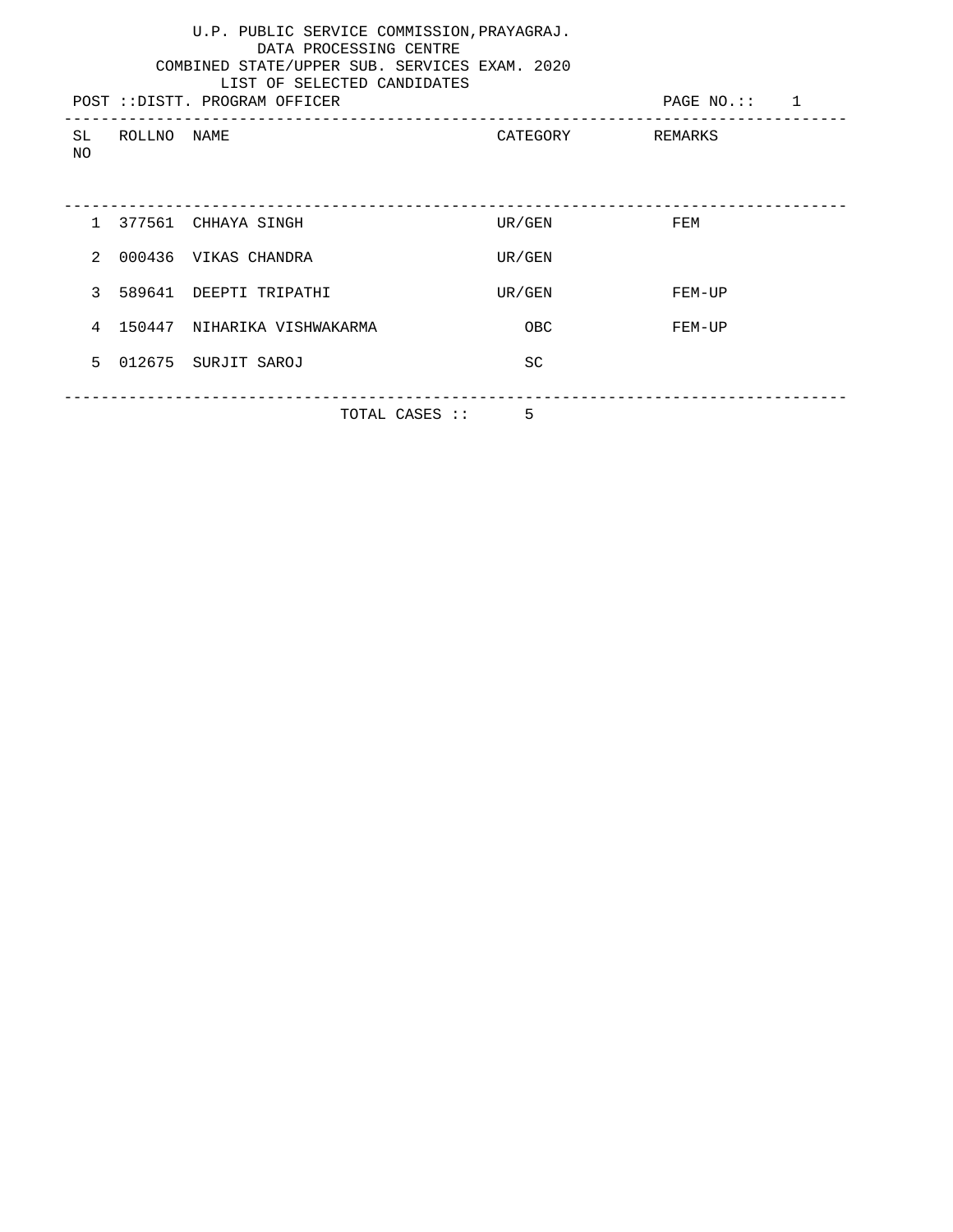| U.P. PUBLIC SERVICE COMMISSION, PRAYAGRAJ.<br>DATA PROCESSING CENTRE<br>COMBINED STATE/UPPER SUB. SERVICES EXAM. 2020<br>LIST OF SELECTED CANDIDATES |             |                         |                |           |                  |  |  |
|------------------------------------------------------------------------------------------------------------------------------------------------------|-------------|-------------------------|----------------|-----------|------------------|--|--|
|                                                                                                                                                      |             | POST :: SUB REGISTRAR   |                |           | PAGE $NO$ .:: 1  |  |  |
| SL<br>NO                                                                                                                                             | ROLLNO NAME |                         |                |           | CATEGORY REMARKS |  |  |
|                                                                                                                                                      |             | 1 203940 ASHISH ABHIJIT |                | UR/GEN    |                  |  |  |
| $2^{\circ}$                                                                                                                                          |             | 402761 DARSHANA JAIN    |                | UR/GEN    | FEM              |  |  |
| 3                                                                                                                                                    |             | 253085 MADHURI GAUTAM   |                | <b>SC</b> | FEM-UP           |  |  |
|                                                                                                                                                      |             |                         | TOTAL CASES :: | 3         |                  |  |  |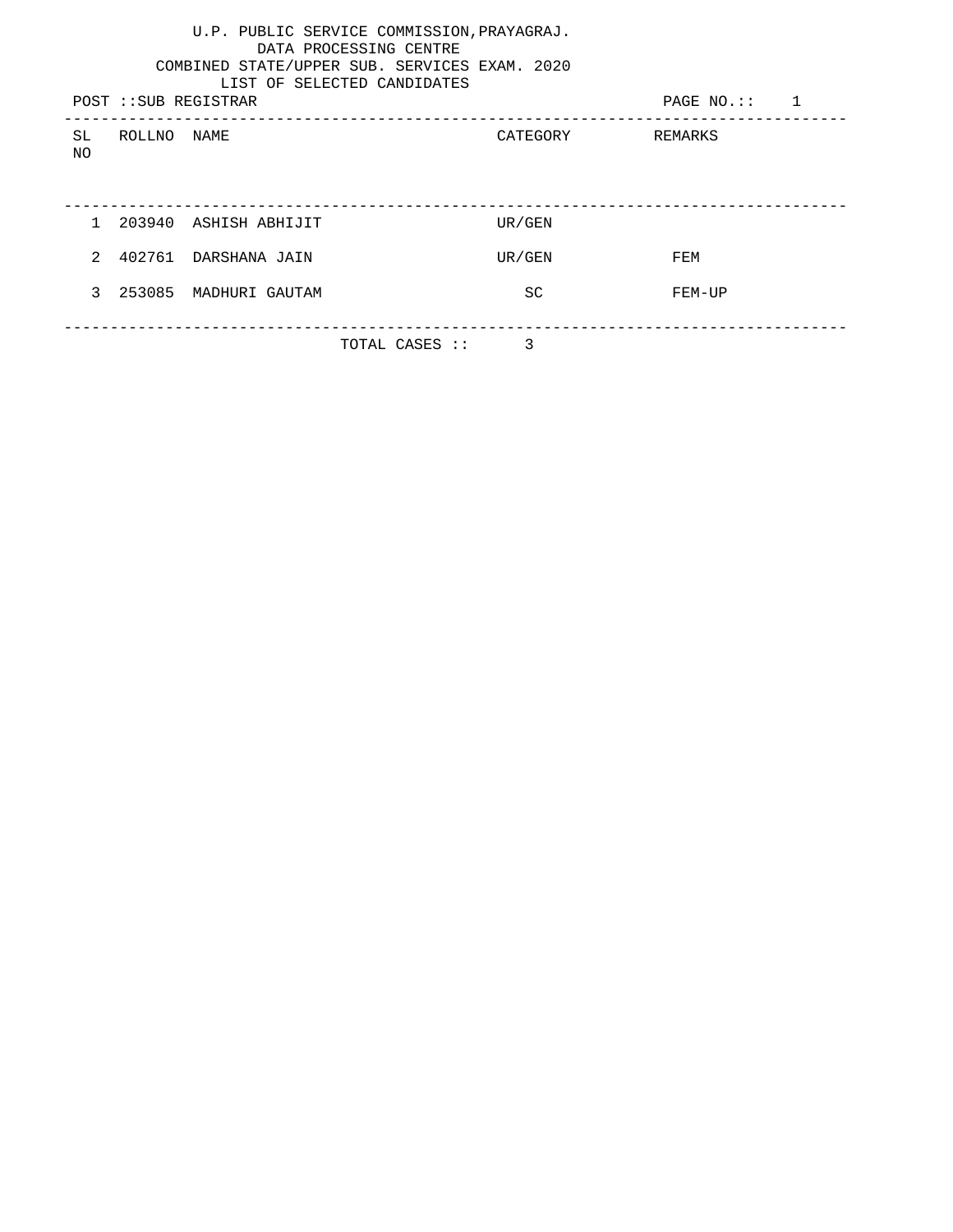|           |        | U.P. PUBLIC SERVICE COMMISSION, PRAYAGRAJ.<br>DATA PROCESSING CENTRE<br>COMBINED STATE/UPPER SUB. SERVICES EXAM. 2020<br>LIST OF SELECTED CANDIDATES<br>POST :: DISTT. SUPPLY OFFICER GR.-2 |          | PAGE $NO$ .:: 1 |  |
|-----------|--------|---------------------------------------------------------------------------------------------------------------------------------------------------------------------------------------------|----------|-----------------|--|
| SL<br>NO. | ROLLNO | NAME                                                                                                                                                                                        | CATEGORY | REMARKS         |  |
|           |        |                                                                                                                                                                                             |          |                 |  |
|           |        | 260613 SHIVAKANT PANDEY                                                                                                                                                                     | EWS      |                 |  |
|           |        | TOTAL CASES ::                                                                                                                                                                              |          |                 |  |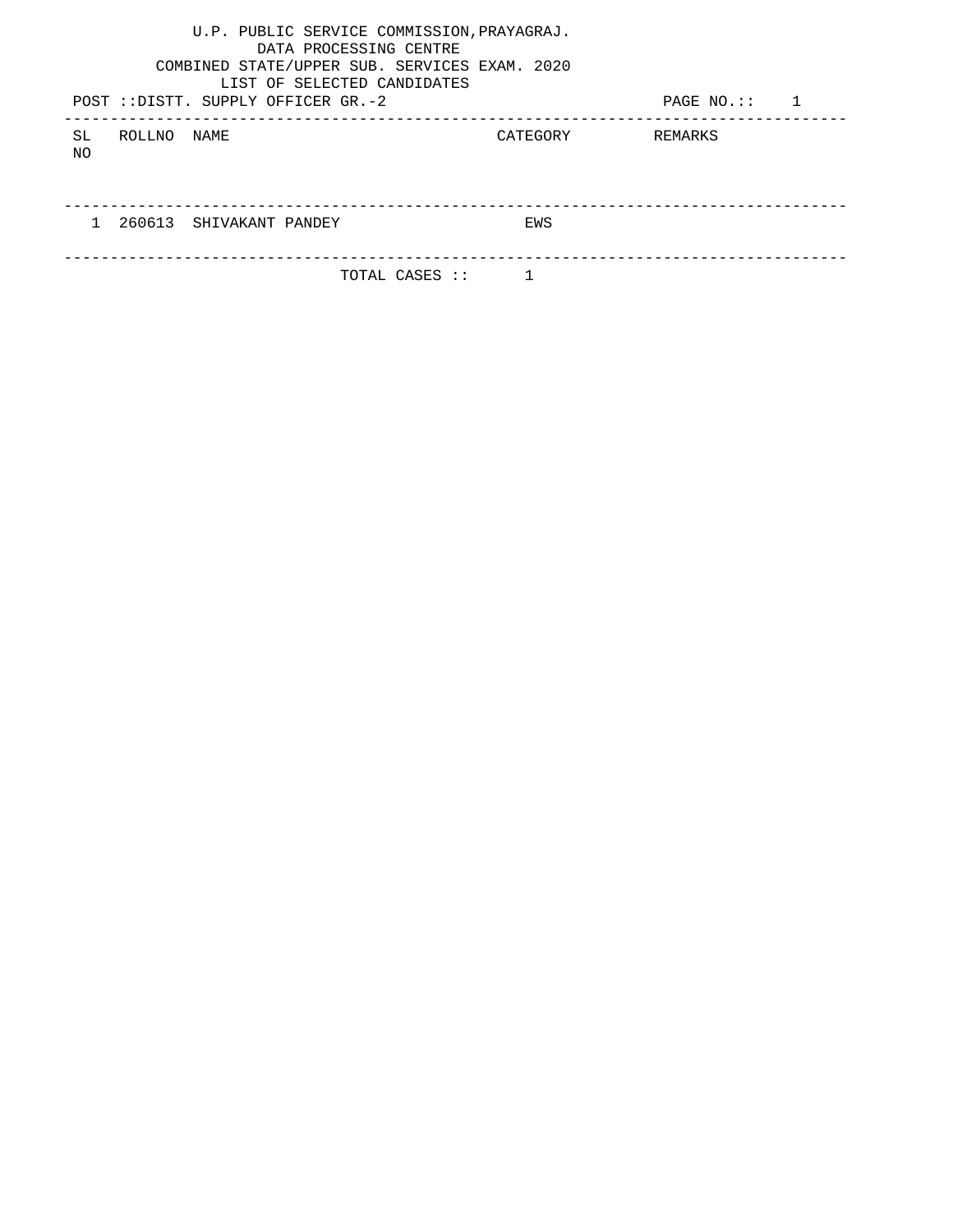|     |             | U.P. PUBLIC SERVICE COMMISSION, PRAYAGRAJ.<br>DATA PROCESSING CENTRE<br>COMBINED STATE/UPPER SUB. SERVICES EXAM. 2020<br>LIST OF SELECTED CANDIDATES<br>POST :: DISTT. FOOD MARKETING OFFICER |                  | PAGE $NO$ .:: 1 |  |
|-----|-------------|-----------------------------------------------------------------------------------------------------------------------------------------------------------------------------------------------|------------------|-----------------|--|
| SL. | ROLLNO NAME |                                                                                                                                                                                               | CATEGORY REMARKS |                 |  |
| NO. |             |                                                                                                                                                                                               |                  |                 |  |
|     |             |                                                                                                                                                                                               |                  |                 |  |
|     |             | 1 472220 ATUL KUMAR VASHISHTH                                                                                                                                                                 | EWS              |                 |  |
| 2   |             | 350278 AMIT KUMAR CHAUDHARY                                                                                                                                                                   | <b>SC</b>        |                 |  |
|     |             |                                                                                                                                                                                               |                  |                 |  |
|     |             | TOTAL CASES ::                                                                                                                                                                                | $\mathfrak{D}$   |                 |  |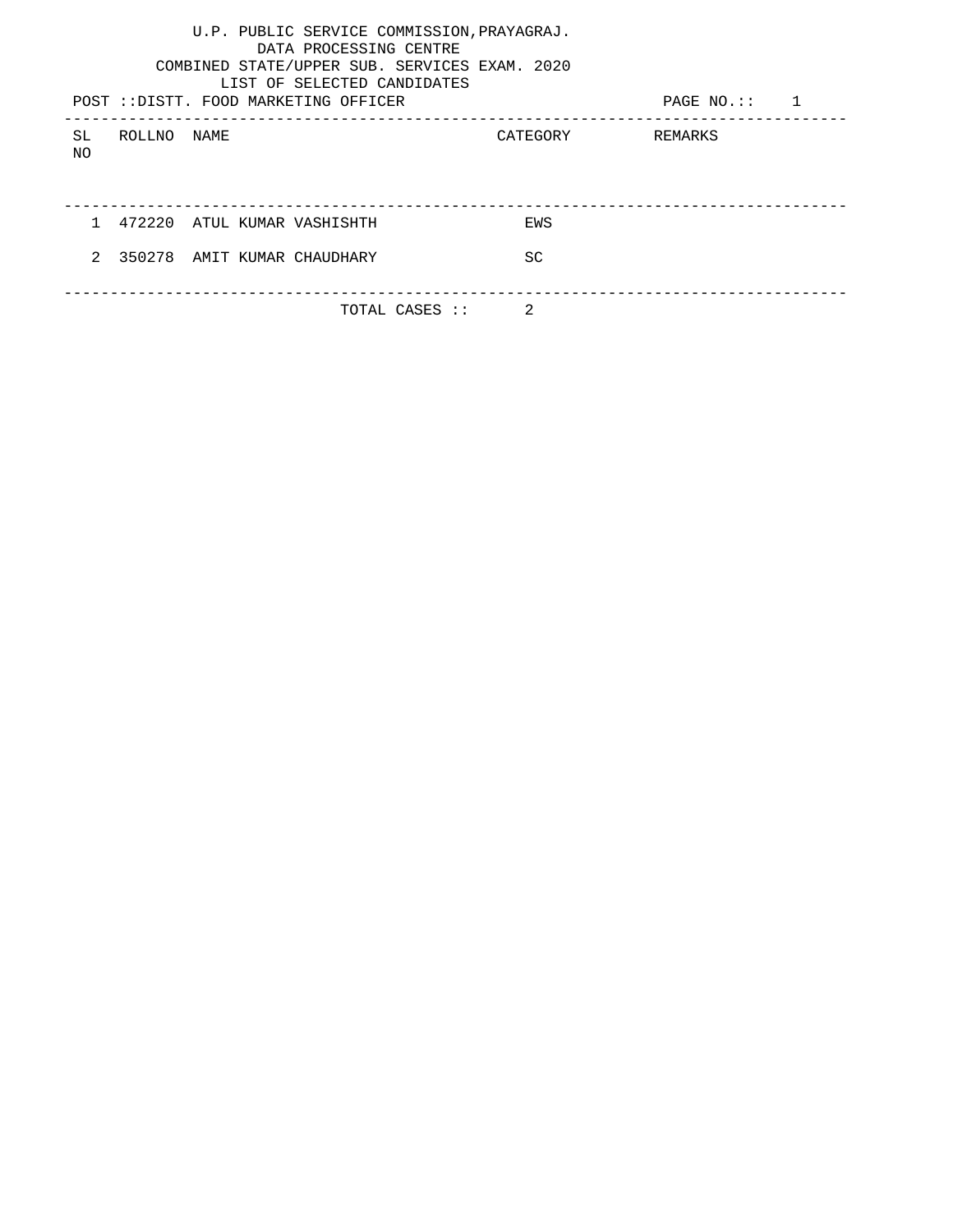| U.P. PUBLIC SERVICE COMMISSION, PRAYAGRAJ.<br>DATA PROCESSING CENTRE<br>COMBINED STATE/UPPER SUB. SERVICES EXAM. 2020<br>LIST OF SELECTED CANDIDATES<br>POST :: DISTT. BACKWARD CLASS WELFARE OFFICER<br>PAGE NO.:: 1 |                |                           |                  |     |  |  |
|-----------------------------------------------------------------------------------------------------------------------------------------------------------------------------------------------------------------------|----------------|---------------------------|------------------|-----|--|--|
| NO.                                                                                                                                                                                                                   | SL ROLLNO NAME |                           | CATEGORY REMARKS |     |  |  |
|                                                                                                                                                                                                                       |                |                           |                  |     |  |  |
|                                                                                                                                                                                                                       |                | 1 475622 GAURAV KHARAYAT  | UR/GEN           |     |  |  |
| $\mathcal{L}$                                                                                                                                                                                                         |                | 214378 AMAN MITTAL        | UR/GEN           |     |  |  |
| $\mathcal{E}$                                                                                                                                                                                                         |                | 565541 DEEPIKA PARIHAR    | UR/GEN           | FEM |  |  |
| 4                                                                                                                                                                                                                     |                | 549799 APURVA VERMA       | UR/GEN           | FEM |  |  |
| 5                                                                                                                                                                                                                     |                | 297178 AMIT KUMAR         | UR/GEN           |     |  |  |
| б.                                                                                                                                                                                                                    |                | 182449 PUNEET KAUSHIK     | UR/GEN           |     |  |  |
| 7                                                                                                                                                                                                                     |                | 158562 DHEERAJ YADAV      | OBC              |     |  |  |
| 8                                                                                                                                                                                                                     |                | 152237 ABHISHEK CHOWDHARY | <b>SC</b>        |     |  |  |
|                                                                                                                                                                                                                       |                | TOTAL CASES :: 8          |                  |     |  |  |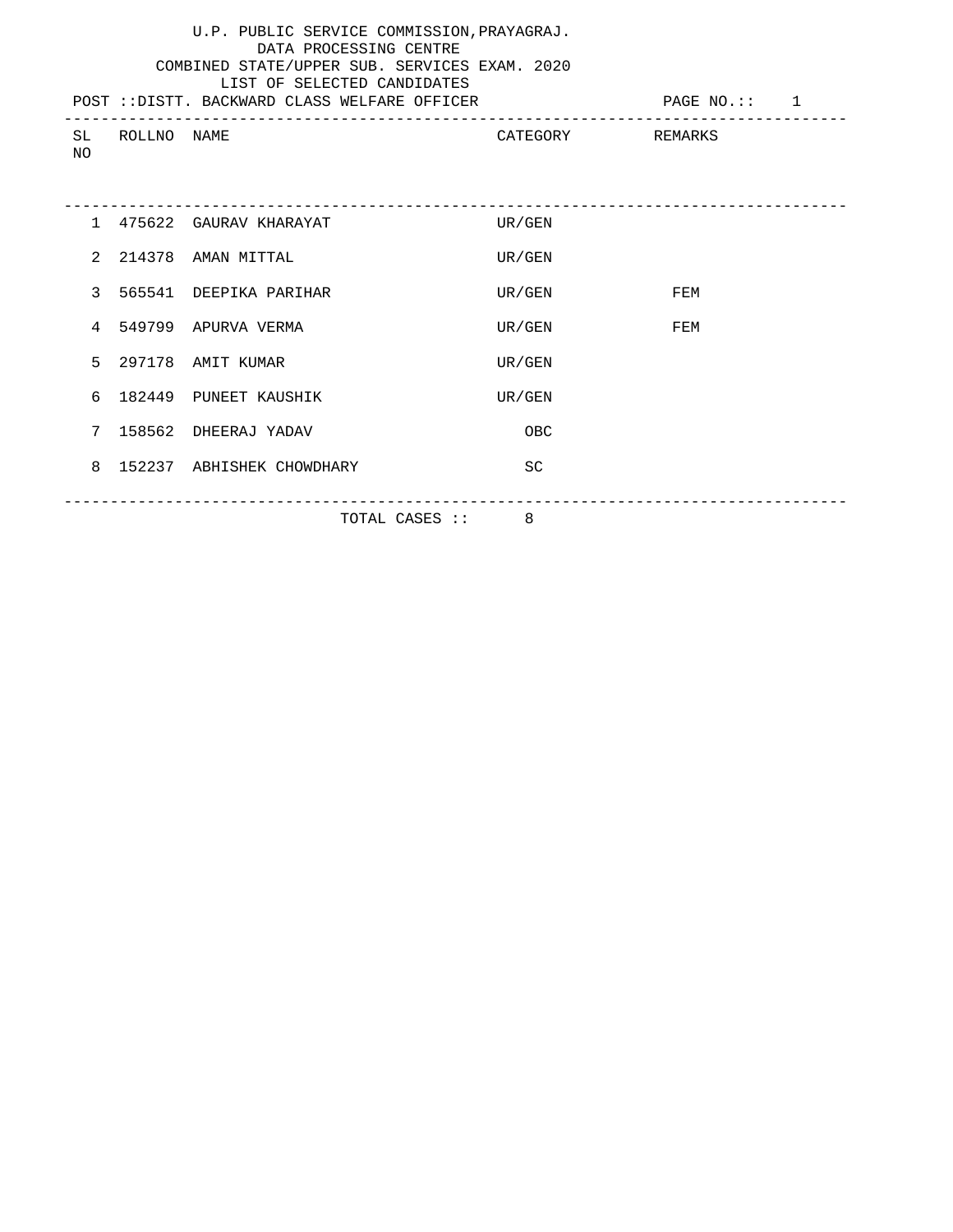| U.P. PUBLIC SERVICE COMMISSION, PRAYAGRAJ.<br>DATA PROCESSING CENTRE<br>COMBINED STATE/UPPER SUB. SERVICES EXAM. 2020<br>LIST OF SELECTED CANDIDATES<br>POST :: DISTT. HANDI. PERSON EMPOWERMENT OFFICER<br>PAGE NO.:: 1 |                                 |                            |                  |        |  |  |  |
|--------------------------------------------------------------------------------------------------------------------------------------------------------------------------------------------------------------------------|---------------------------------|----------------------------|------------------|--------|--|--|--|
| SL                                                                                                                                                                                                                       | ROLLNO NAME                     |                            | CATEGORY REMARKS |        |  |  |  |
| NO.                                                                                                                                                                                                                      |                                 |                            |                  |        |  |  |  |
|                                                                                                                                                                                                                          |                                 |                            |                  |        |  |  |  |
|                                                                                                                                                                                                                          |                                 | 1 036153 SHARDANAND TIWARI | UR/GEN           |        |  |  |  |
|                                                                                                                                                                                                                          |                                 | 2 254070 RAMLAKHAN GURJAR  | UR/GEN           |        |  |  |  |
| $\mathcal{L}$                                                                                                                                                                                                            |                                 | 566830 RICHA GUPTA         | EWS              | FEM-UP |  |  |  |
|                                                                                                                                                                                                                          |                                 |                            |                  |        |  |  |  |
|                                                                                                                                                                                                                          | $\mathcal{E}$<br>TOTAL CASES :: |                            |                  |        |  |  |  |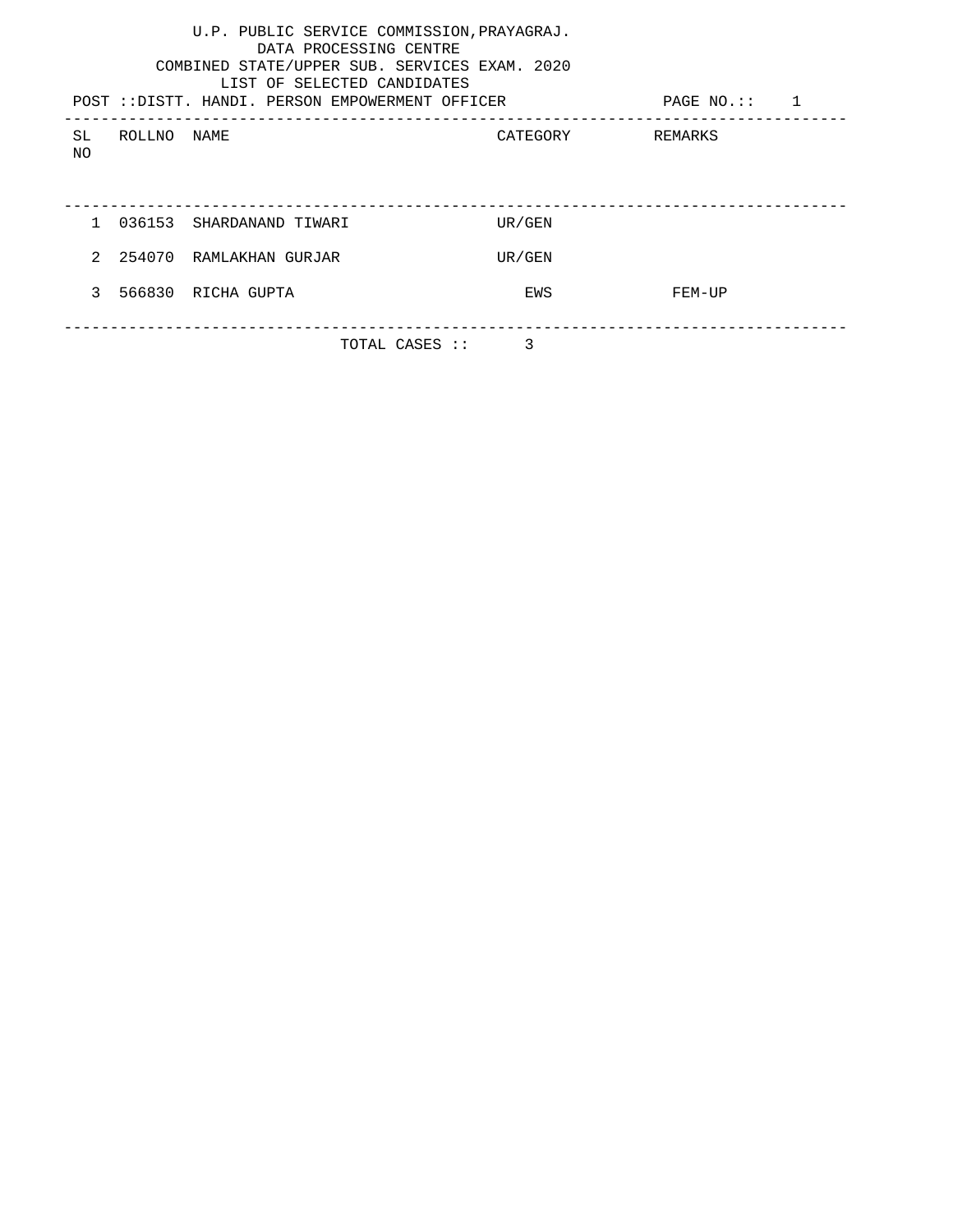|                 |                | U.P. PUBLIC SERVICE COMMISSION, PRAYAGRAJ.<br>DATA PROCESSING CENTRE<br>COMBINED STATE/UPPER SUB. SERVICES EXAM. 2020<br>LIST OF SELECTED CANDIDATES<br>POST :: DISTT, MINORITY WELFARE OFFICER |                  | PAGE NO.:: 1 |
|-----------------|----------------|-------------------------------------------------------------------------------------------------------------------------------------------------------------------------------------------------|------------------|--------------|
| NO.             | SL ROLLNO NAME |                                                                                                                                                                                                 | CATEGORY REMARKS |              |
|                 |                | 1 314285 MAITREE RASTOGI                                                                                                                                                                        | UR/GEN           | FEM-UP       |
| $2^{\circ}$     |                | 053379 ANIRUDHA PANDEY                                                                                                                                                                          | UR/GEN           |              |
|                 |                | 3 446213 SHREY SHASHANK                                                                                                                                                                         | UR/GEN           |              |
|                 |                | 4 165419 ANKIT KUMAR                                                                                                                                                                            | UR/GEN           |              |
| 5.              |                | 293682 DIVY DURGESH SINHA                                                                                                                                                                       | UR/GEN           |              |
|                 |                | 6 383308 PRASHANT SAHU                                                                                                                                                                          | OBC              |              |
| $7\overline{ }$ |                | 556132 SHALINEE RANJAN                                                                                                                                                                          | SC               | FEM-UP       |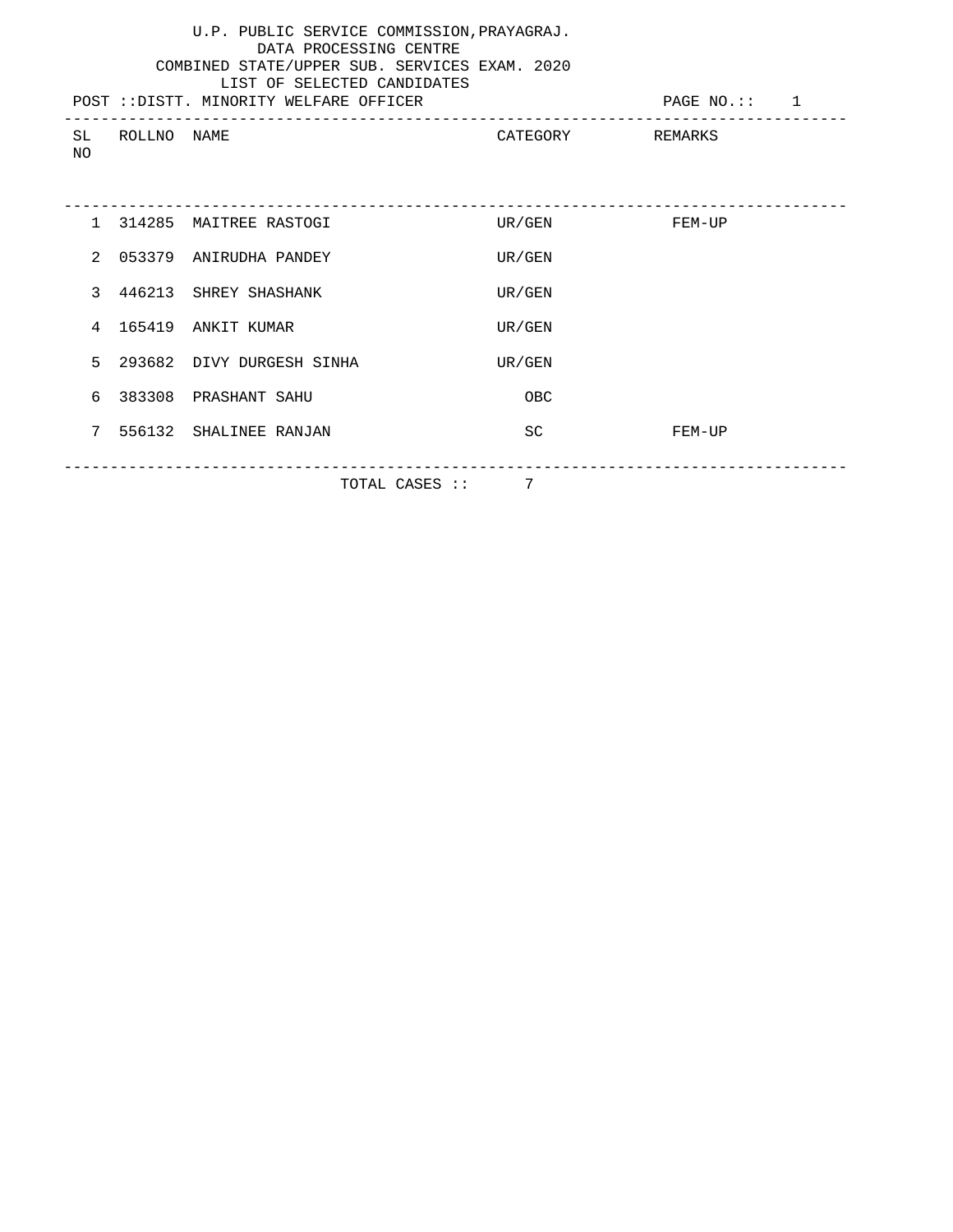|  | U.P. PUBLIC SERVICE COMMISSION, PRAYAGRAJ.    |  |
|--|-----------------------------------------------|--|
|  | DATA PROCESSING CENTRE                        |  |
|  | COMBINED STATE/UPPER SUB. SERVICES EXAM. 2020 |  |

|    |             | LIST OF SELECTED CANDIDATES         |          |              |  |
|----|-------------|-------------------------------------|----------|--------------|--|
|    |             | POST ::DISTT. YOUTH WELFARE OFFICER |          | PAGE NO.:: 1 |  |
|    |             |                                     |          |              |  |
| SL | ROLLNO NAME |                                     | CATEGORY | REMARKS      |  |

NO

|                |                   | 1 375675 VAIBHAV SINGH        | UR/GEN    |               |  |  |
|----------------|-------------------|-------------------------------|-----------|---------------|--|--|
| $\overline{2}$ |                   | 513750 REET SUNDARAM          | UR/GEN    | FEM           |  |  |
| $\mathbf{3}$   |                   | 036677 AASTHA PANDEY          |           | UR/GEN FEM-UP |  |  |
| 4              |                   | 395575 VAISHVIK DABAS         | UR/GEN    |               |  |  |
| 5              |                   | 003626 MAYANK KUNDU           | UR/GEN    |               |  |  |
| 6              |                   | 381122 DWIJ GOEL              | UR/GEN    |               |  |  |
| 7              |                   | 421368 PRATEEKSHA SINGH       | EWS       | FEM-UP        |  |  |
| 8              |                   | 171111 ROHIT YADAV            | OBC       |               |  |  |
| 9              |                   | 498922 GAURAV KUMAR TRIPATHI  | EWS       |               |  |  |
|                |                   | 10 007586 MAYANK PATEL        | OBC       |               |  |  |
| 11             |                   | 262087 NITEESH KUMAR RAI      | EWS       |               |  |  |
| 12             |                   | 029382 DEVENDRA KUMAR         | <b>SC</b> |               |  |  |
|                |                   | 13 362592 SAURABH KUMAR SINGH | <b>SC</b> |               |  |  |
|                |                   | 14 409089 RAHUL SIDDHARTH     | SC        |               |  |  |
|                |                   |                               |           |               |  |  |
|                | TOTAL CASES :: 14 |                               |           |               |  |  |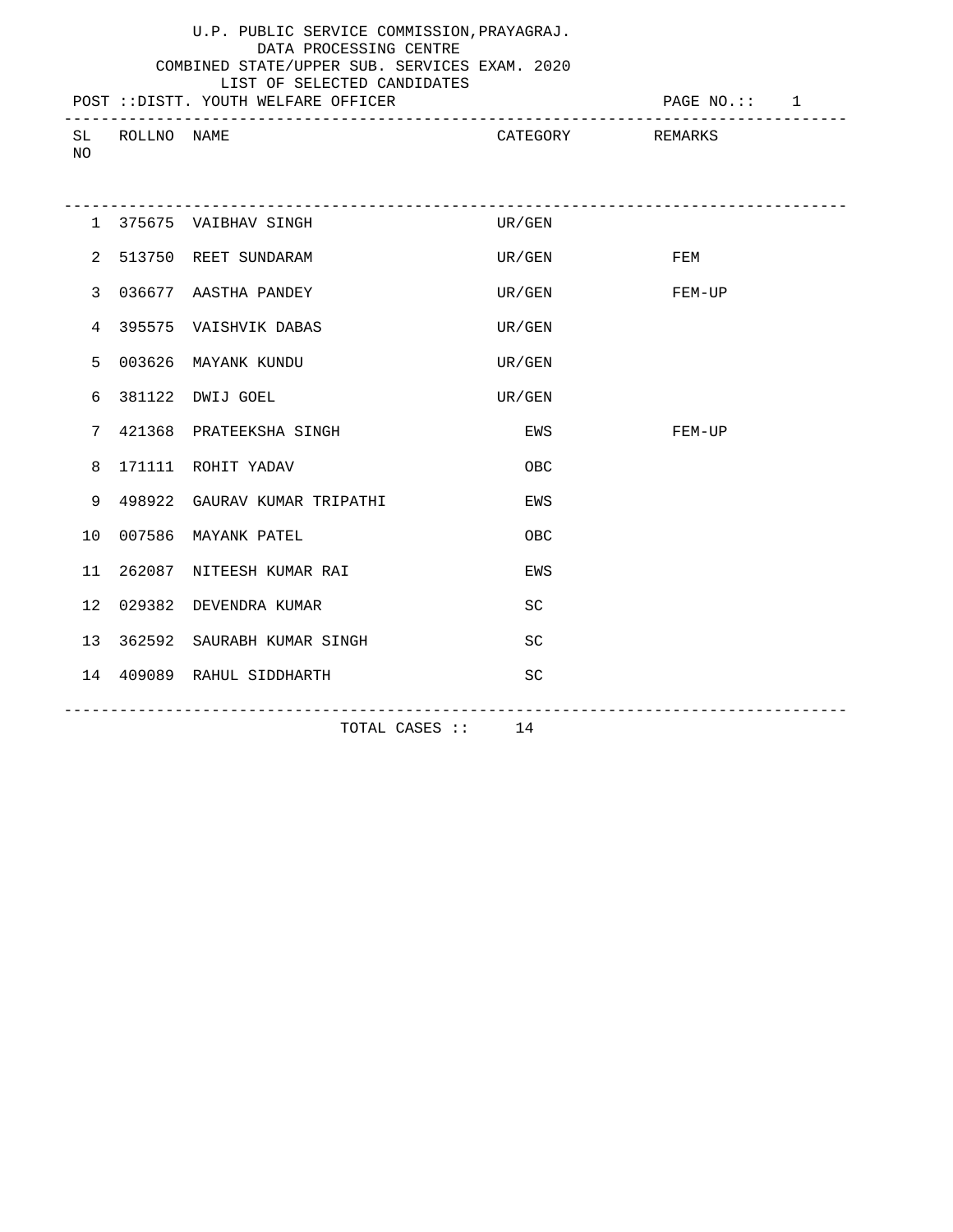# U.P. PUBLIC SERVICE COMMISSION,PRAYAGRAJ. DATA PROCESSING CENTRE

#### COMBINED STATE/UPPER SUB. SERVICES EXAM. 2020 LIST OF SELECTED CANDIDATES

POST ::ASSTT. DISTRICT EMPLOYMENT OFFICER PAGE NO.:: 1

|              |        |             |                                           | ___     |
|--------------|--------|-------------|-------------------------------------------|---------|
|              |        |             |                                           |         |
| $C$ T<br>ىلە | ROLLNC | <b>NAME</b> | $\mathcal{L}_{\mathcal{L}}$<br>\ TP COD J | PFMARK. |
|              |        |             |                                           |         |
| NO           |        |             |                                           |         |
|              |        |             |                                           |         |

|              |        | 1 340283 ISHAN PRAKASH          | UR/GEN |        |
|--------------|--------|---------------------------------|--------|--------|
|              |        | 2 066876 VIKASH KUMAR           | UR/GEN |        |
| $\mathbf{3}$ |        | 264963 HIMANSHU SINGH           | UR/GEN |        |
| 4            |        | 332232 SAURABH                  | UR/GEN |        |
| 5            |        | 557753 SHUBHAM VERMA            | UR/GEN |        |
| 6            |        | 474996 VIVEK TIWARI             | UR/GEN |        |
| 7            |        | 259805 MADHWI UPADHYAY          | UR/GEN | FEM-UP |
| 8            |        | 040604 KALPESH KUMAR SHARMA     | UR/GEN |        |
| 9            |        | 549977 AKANKSHA GUPTA           | UR/GEN | FEM-UP |
| 10           |        | 167350 RAM KUMAR DWIVEDI        | UR/GEN |        |
|              |        | 11 162656 VINAY PRATAP SINGH    | UR/GEN |        |
|              |        | 12 151621 BHUMIKA VARSHNEY      | UR/GEN | FEM-UP |
|              |        | 13 009023 GOURAV SINGH          | UR/GEN |        |
|              |        | 14 289890 RANJANI MAURYA        | OBC    | FEM-UP |
|              |        | 15 367448 PRASHANT KUMAR SHARMA | EWS    |        |
|              |        | 16 535351 SANDHYA YADAV         | OBC.   | FEM-UP |
|              |        | 17 096495 SWAPNIL GUPTA         | OBC.   | FEM-UP |
| 18           |        | 185424 KAUSTUBH MANI PATHAK     | EWS    |        |
|              |        | 19 203493 SHISHIR KUMAR SINGH   | EWS    |        |
|              |        | 20 032476 VIKAS MISHRA          | EWS    |        |
| 21           | 119912 | SANTOSH PRAJAPATI               | OBC    |        |
| 22           | 556067 | PAWAN KUMAR PATEL               | OBC    |        |
| 23           | 565746 | NEELESH KUMAR SWARNKAR          | OBC    |        |
| 24           | 347450 | RASHMI YADAV                    | OBC    | FEM-UP |
| 25           | 274654 | SUDHA CHAUHAN                   | OBC    | FEM-UP |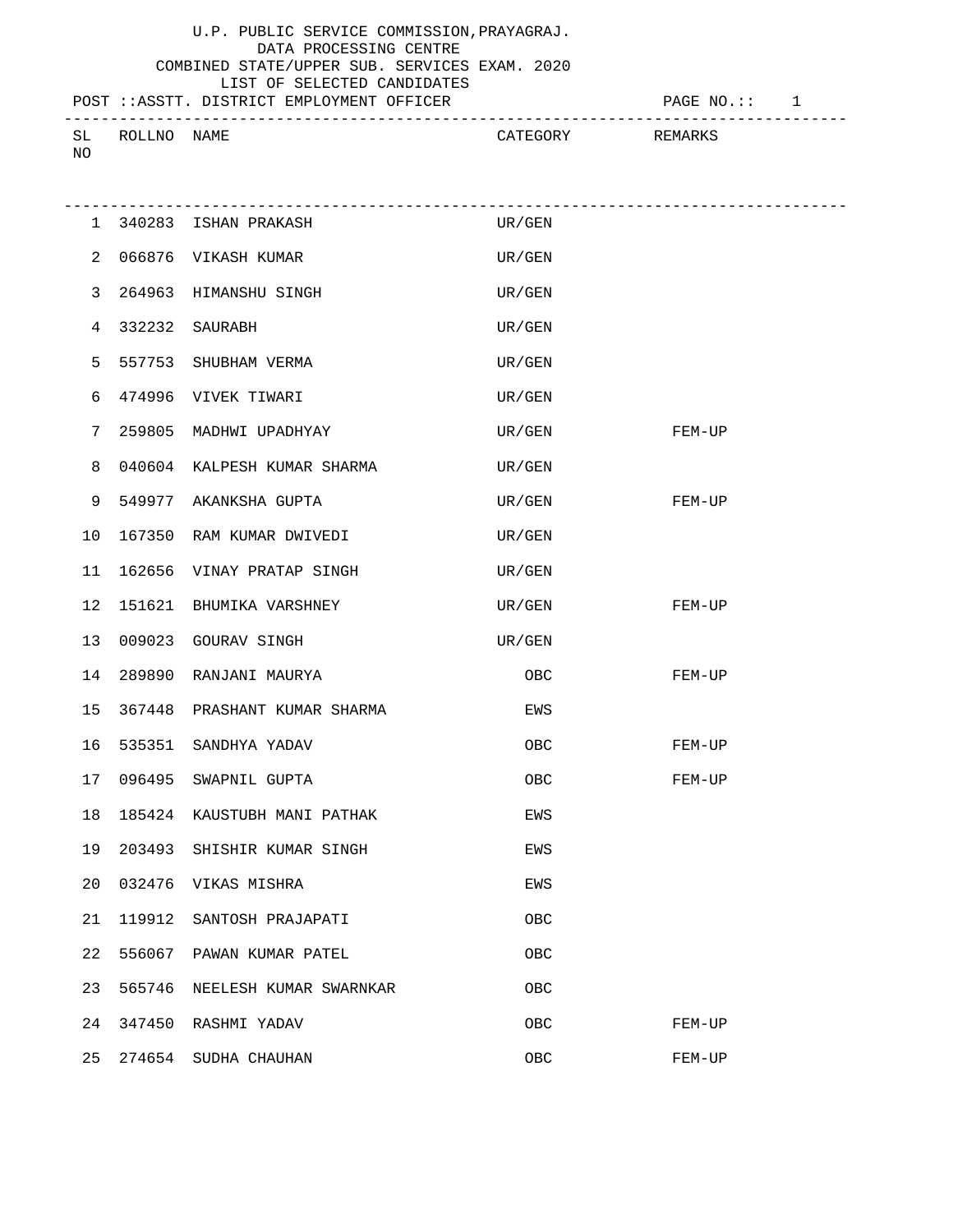### LIST OF SELECTED CANDIDATES POST ::ASSTT. DISTRICT EMPLOYMENT OFFICER PAGE NO.:: 2 ------------------------------------------------------------------------------------- CATEGORY REMARKS NO

|    | 26 256162     | DINESH KUMAR DIWAKAR               | SC              |    |        |
|----|---------------|------------------------------------|-----------------|----|--------|
| 27 |               | 081533 SHASHI KANT SAROJ           | <b>SC</b>       |    |        |
| 28 | 138314 SONALI |                                    | <b>SC</b>       |    | FEM-UP |
|    |               | 29 364363 JAGJEET BAHADUR JEGWAR   | <b>SC</b>       |    |        |
| 30 |               | 170111 ROHIT VERMA                 | <b>SC</b>       |    |        |
|    |               | 31 286980 ASHISH SHUBHAM CHAUDHARY | <b>SC</b>       |    |        |
|    |               | 32 289860 ASHISH SINGH             | <b>SC</b>       |    |        |
|    |               | 33 260083 HIMANSHU SINGH           | SC              |    |        |
|    |               | 34 098442 DHARMENDRA               | 0 <sub>BC</sub> | OA |        |
|    |               |                                    |                 |    |        |
|    |               | TOTAL CASES ::                     | 34              |    |        |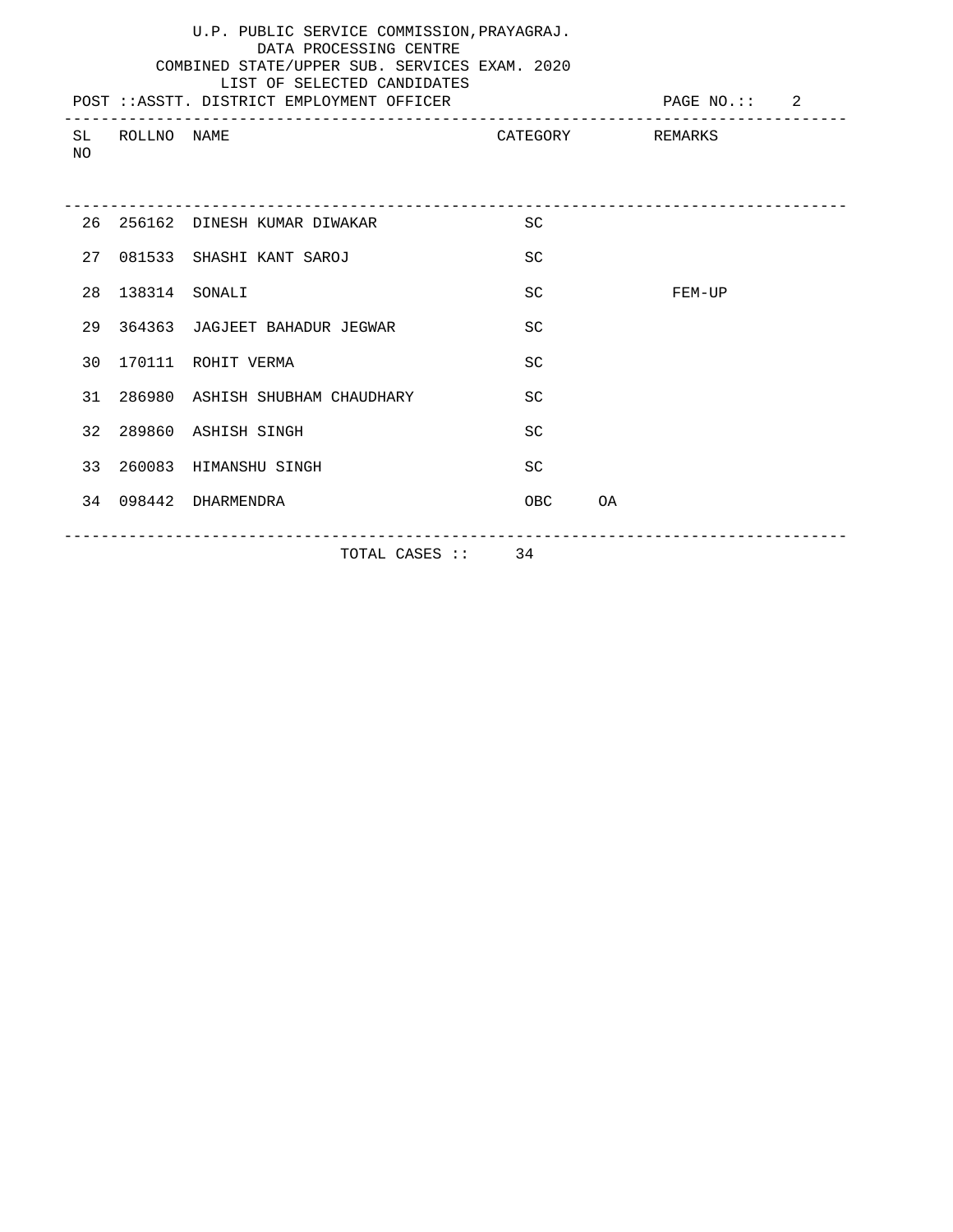|           |             | U.P. PUBLIC SERVICE COMMISSION, PRAYAGRAJ.<br>DATA PROCESSING CENTRE<br>COMBINED STATE/UPPER SUB. SERVICES EXAM. 2020<br>LIST OF SELECTED CANDIDATES<br>POST ::PASSENGER & GOODS TAX OFFICER |          | $PAGE NO.$ ::<br>1 |
|-----------|-------------|----------------------------------------------------------------------------------------------------------------------------------------------------------------------------------------------|----------|--------------------|
| SL.<br>NO | ROLLNO NAME |                                                                                                                                                                                              | CATEGORY | REMARKS            |
|           |             |                                                                                                                                                                                              |          |                    |
|           |             | 421535 VANI VILAS SHUKLA                                                                                                                                                                     | UR/GEN   |                    |
|           |             | TOTAL CASES ::                                                                                                                                                                               |          |                    |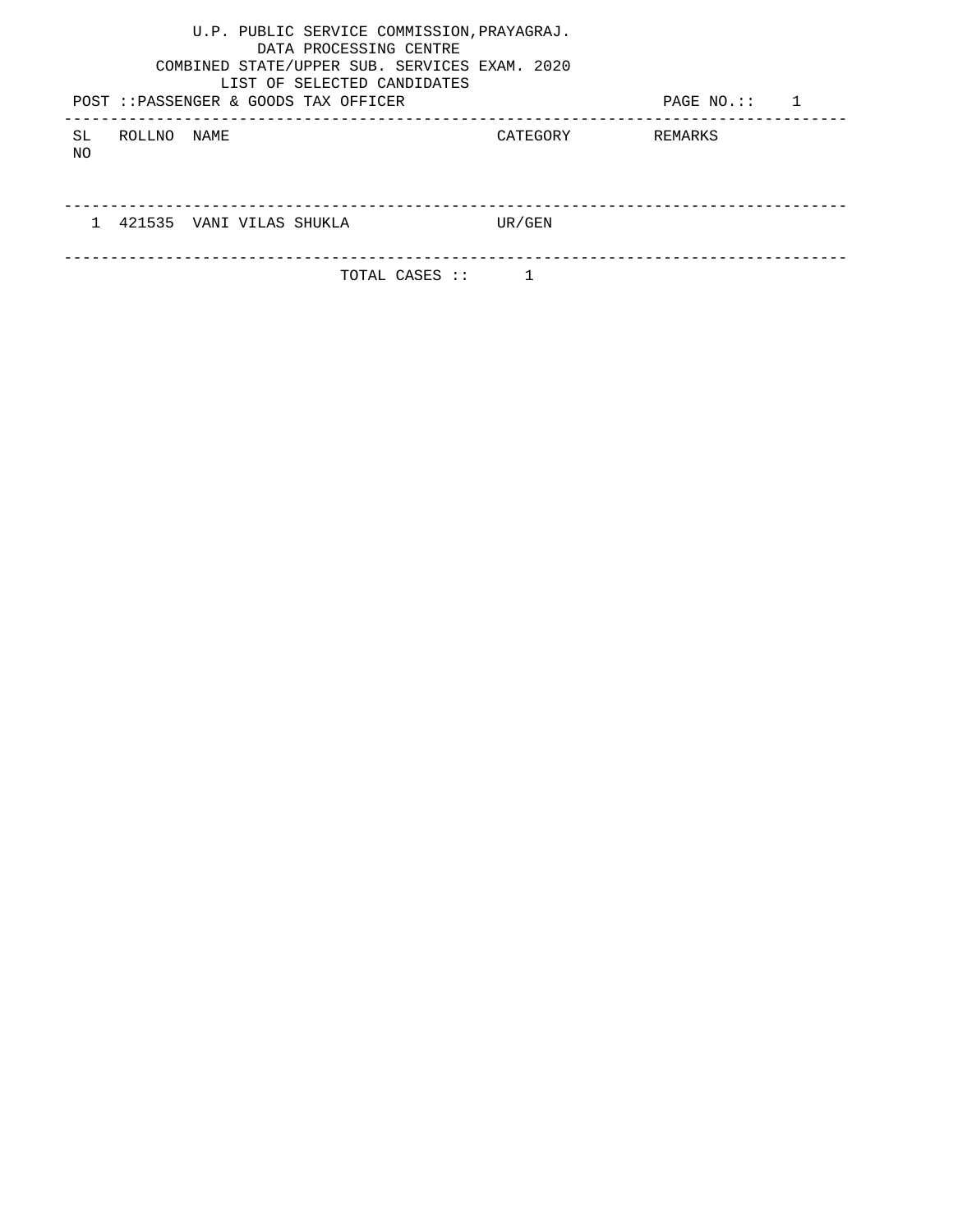LIST OF SELECTED CANDIDATES POST :: NAYAB TEHSILDAR POST :: 1 -------------------------------------------------------------------------------------

| $\Gamma$<br>◡ | ROLLNO | <b>NAME</b> | CATEGORY | REMARKS |
|---------------|--------|-------------|----------|---------|
| ΝO<br>__      |        |             |          |         |

|    |        | 1 131117 ABHINAY KUMAR CHATURVEDI UR/GEN   |        |        |
|----|--------|--------------------------------------------|--------|--------|
|    |        | 2 313607 NITISH KUMAR                      | UR/GEN |        |
|    |        | 3 280168 PRAKHAR PANDEY                    | UR/GEN |        |
| 4  |        | 365318 AMIT KUMAR MUDGAL                   | UR/GEN |        |
| 5  |        | 115273 SHAURYA VARDHAN RATHORE             | UR/GEN |        |
| 6  |        | 352810 RATENDRA KUMAR MISHRA UR/GEN        |        |        |
| 7  |        | 500781 DEEPAK KUMAR SINGH                  | UR/GEN |        |
| 8  |        | 331382 DIVYANSHU SHAHI                     | UR/GEN |        |
| 9  |        | 166263 HARSHIT SINGH                       | UR/GEN |        |
|    |        | 10 058434 SIDDHARTH SRIVASTAVA             | UR/GEN |        |
|    |        | 11 255423 HIMANSHU SAMANT                  | UR/GEN |        |
|    |        | 12 287006 MONIKA YADAV                     | UR/GEN | FEM    |
|    |        | 13 463408 PRATYUSH KUMAR KATIYAR<br>UR/GEN |        |        |
|    |        | 14 159220 ARVIND KUMAR SHAH                | UR/GEN |        |
|    |        | 15 386396 VISHWA PAL SINGH                 | UR/GEN |        |
|    |        | 16 071064 KAMLENDRA PRATAP SINGH<br>UR/GEN |        |        |
|    |        | 17 354539 ANSHUMAN                         | UR/GEN |        |
|    |        | 18 549748 PREETI SINGH                     | UR/GEN | FEM-UP |
|    |        | 19 348914 SULABH TIWARI                    | UR/GEN |        |
|    |        | 20 578514 SURENDRA KUMAR GAUTAM<br>UR/GEN  |        |        |
| 21 | 447222 | GARIMA NAGPAL                              | GEN    | FEM    |
| 22 | 113038 | AKSHITA GUPTA                              | GEN    | FEM-UP |
| 23 | 504320 | AVANISH SINGH                              | EWS    |        |
| 24 | 431848 | PRATIBHA PAL                               | OBC    | FEM-UP |
| 25 | 110774 | SNEHIL VERMA                               | OBC    |        |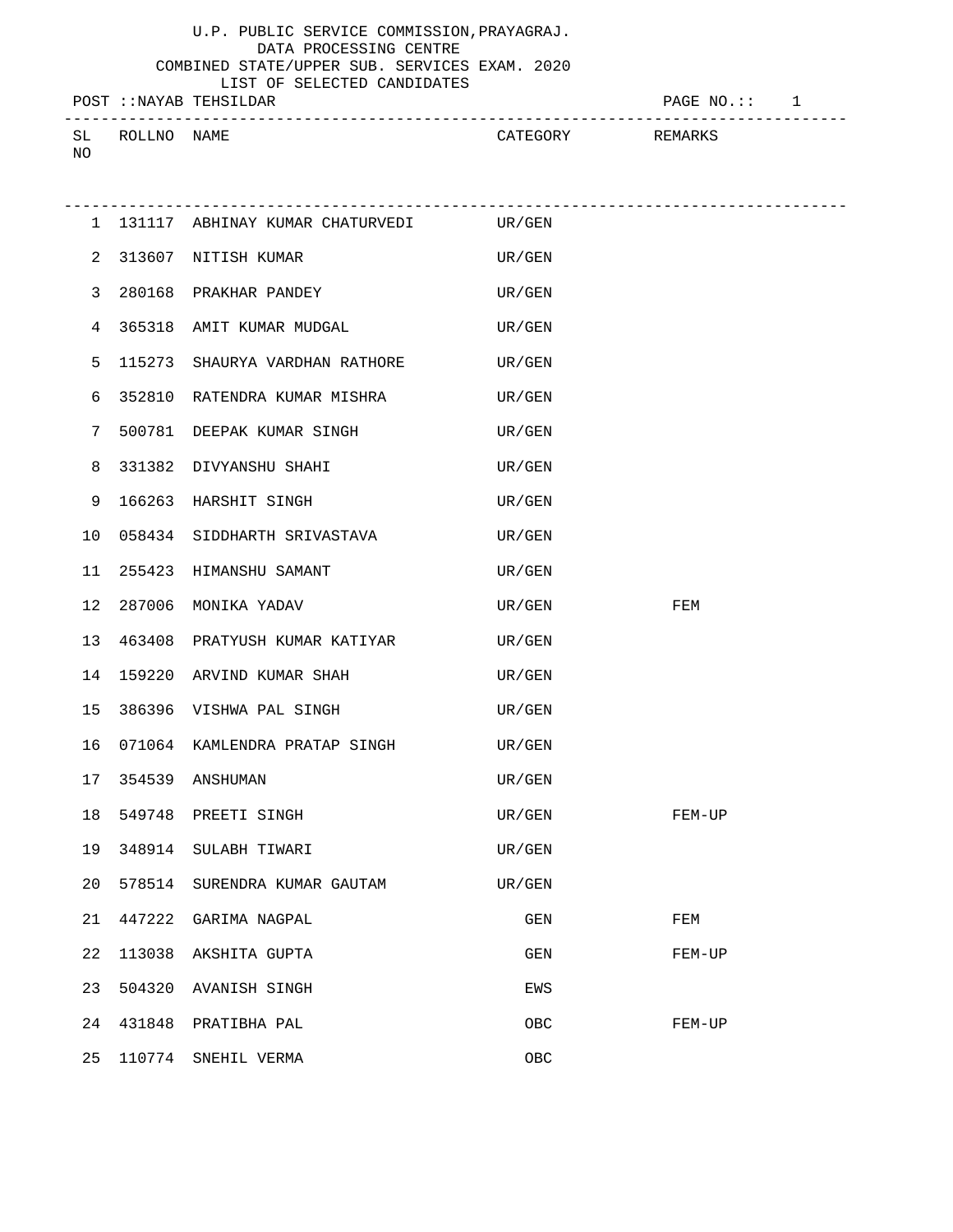LIST OF SELECTED CANDIDATES

| POST :: NAYAB TEHSILDAR |      |          | PAGE NO. :: | $\overline{a}$ |
|-------------------------|------|----------|-------------|----------------|
| SL<br>ROLLNO<br>NO      | NAME | CATEGORY | REMARKS     |                |

|    |        | 26 032444 KALPANA             | OBC<br>$FEM-UP$     |        |
|----|--------|-------------------------------|---------------------|--------|
|    |        | 27 398052 SAURABH SRIVASTAVA  | EWS                 |        |
|    |        | 28 573585 MANVENDRA SINGH     | OBC                 |        |
|    |        | 29 447848 PRATIKSHA MAURYA    | 0BC                 | FEM-UP |
|    |        | 30 553213 SHUBHAM TIWARI      | EWS                 |        |
|    |        | 31 511749 RAJAT KUMAR         | OBC                 |        |
|    |        | 32 386612 SAURABH SINGH       | EWS                 |        |
| 33 |        | 385973 SHIVENDRA KUMAR PATEL  | OBC                 |        |
|    |        | 34 494468 PRAVEEN KUMAR VERMA | OBC                 |        |
|    |        | 35 475519 ANURAG DUBEY        | EWS                 |        |
|    |        | 36 537055 VIJAY KUMAR         | OBC                 |        |
|    |        | 37 279750 RANJAN VERMA        | OBC                 |        |
|    |        | 38 409923 JATIN GOSWAMI       | EWS                 |        |
| 39 |        | 490361 DEEPAK KUMAR JUREL     | OBC                 |        |
| 40 |        | 383627 PALLAVI BANIYA         | OBC                 | FEM-UP |
| 41 |        | 105613 SHASHWAT AGRAWAL       | EWS                 |        |
|    |        | 42 085765 KUMAR SHIVAM MAURYA | OBC                 |        |
|    |        | 43 364105 MANGAL YADAV        | OBC                 |        |
|    |        | 44 256505 MADHURYA YADAV      | OBC                 |        |
|    |        | 45 269772 SATYA RAJ           | OBC                 | FEM-UP |
| 46 | 472823 | JITENDRA KUMAR                | $\operatorname{SC}$ |        |
| 47 | 516280 | <b>AVINASH ANSHUL</b>         | OBC                 |        |
| 48 | 561156 | YOGESH KUMAR                  | OBC                 |        |
| 49 | 420539 | ANUJA ATTRI                   | OBC                 | FEM-UP |
| 50 | 260133 | SHIVAJI YADAV                 | OBC                 |        |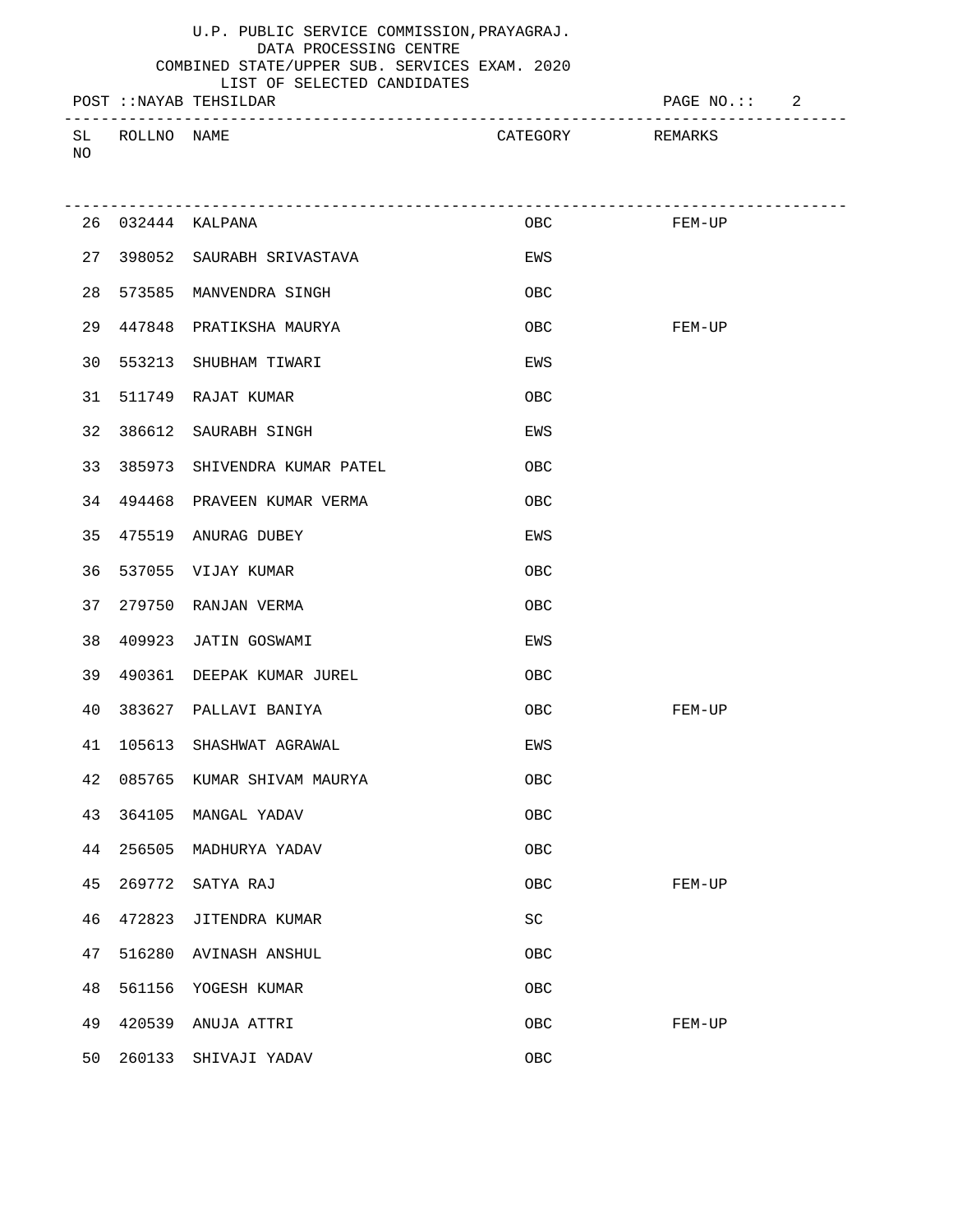|    |             |                        | LIST OF SELECTED CANDIDATES |          |              |  |
|----|-------------|------------------------|-----------------------------|----------|--------------|--|
|    |             | POST ::NAYAB TEHSILDAR |                             |          | PAGE NO.:: 3 |  |
|    |             |                        |                             |          |              |  |
| SL | ROLLNO NAME |                        |                             | CATEGORY | REMARKS      |  |

NO

|    |                    | 51 097183 HARERAM YADAV       | 0BC                         |            |     |        |
|----|--------------------|-------------------------------|-----------------------------|------------|-----|--------|
|    |                    | 52 169424 KAUSHAL CHAURASIA   | OBC                         |            |     |        |
|    |                    | 53 356426 MUKESH SINGH        | OBC                         |            |     |        |
|    |                    | 54 284038 AMISHA YADAV        |                             | OBC FEM-UP |     |        |
|    |                    | 55 207495 TEJASVI PRAKASH     | GEN DFF                     |            |     |        |
| 56 |                    | 366782 DURGESH KUMAR YADAV    | OBC                         |            |     |        |
| 57 |                    | 286187 NITIN KUMAR            | OBC                         |            |     |        |
|    |                    | 58 528007 PAVAN KUMAR YADAV   | OBC                         |            |     |        |
|    | 59  441662  GARIMA |                               | SC                          |            |     | FEM-UP |
| 60 |                    | 281067 NITIN BIHARI JAISWAL   | OBC                         |            | EXS |        |
|    |                    | 61 297322 DIVYA BHARTI VERMA  | SC                          |            |     | FEM-UP |
|    |                    | 62 559167 PAWAN KUMAR SINGH   |                             | <b>GEN</b> | EXS |        |
|    |                    | 63 424172 SAVITA RANI         | SC                          |            |     | FEM-UP |
|    |                    | 64 259684 KIRAT SEN           | SC                          |            |     |        |
|    |                    | 65 251743 HIMANSHU PRABHAKER  | SC                          |            |     |        |
|    |                    | 66 351071 SAGAR SINGH         | <b>SC</b>                   |            |     |        |
|    |                    | 67 337016 VISHAL KUMAR PASVAN | SC                          |            |     |        |
|    |                    | 68 477142 GAURAV KUMAR        | SC                          |            |     |        |
|    |                    | 69 530500 AVINASH KUMAR RAWAT | SC                          |            |     |        |
|    |                    | 70 288196 VIR PAL SINGH       | $\mathop{\rm GEN}\nolimits$ |            | EXS |        |
| 71 | 385525             | MANISH KUMAR                  | $\operatorname{ST}$         |            |     |        |
| 72 | 568013             | SHUBHANSHU SONKAR             | $\operatorname{SC}$         | PB         |     |        |
| 73 |                    | 160402 DHEERENDRA KUMAR       | OBC                         | PD         |     |        |
|    |                    |                               |                             |            |     |        |

TOTAL CASES :: 73

-------------------------------------------------------------------------------------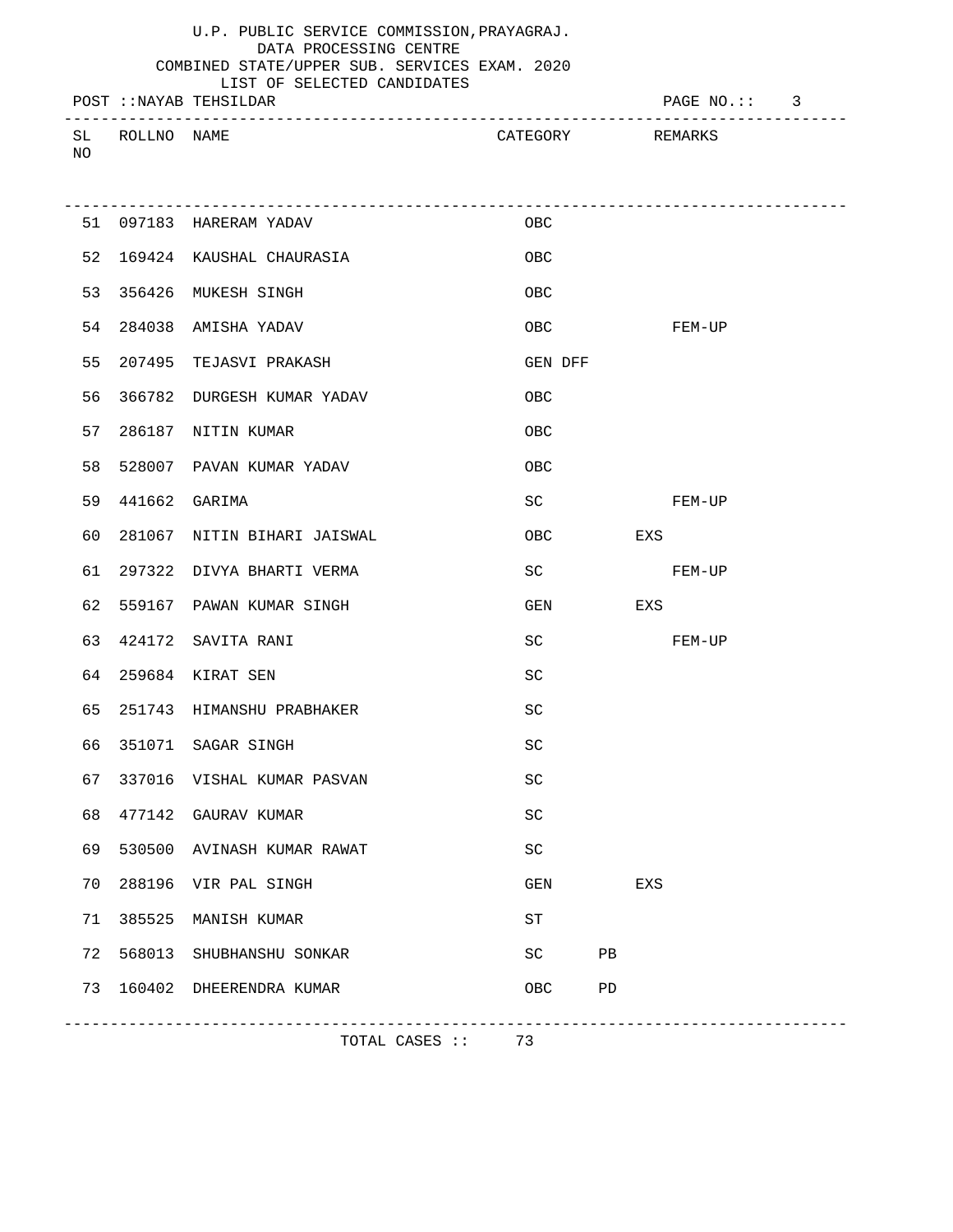LIST OF SELECTED CANDIDATES POST ::SR. LECTURER DIET PAGE NO.:: 1 ------------------------------------------------------------------------------------- SL ROLLNO NAME SUN CATEGORY REMARKS NO

| $\overline{2}$  |        | 582850 RIFAT MALIK            | UR/GEN FEM-UP |        |
|-----------------|--------|-------------------------------|---------------|--------|
| 3               |        | 537278 ANAND PRAKASH SHUKLA   | UR/GEN        |        |
| 4               |        | 182818 ALOK SINGH             | UR/GEN        |        |
| 5               |        | 087477 ABHIJEET SINGH         | 0BC           |        |
| 6               |        | 268646 MONIKA                 | OBC.          | FEM-UP |
| 7               |        | 129038 ALKA SHARMA            | 0BC           | FEM-UP |
| 8               |        | 586536 YUVRAJ SURYA           | EWS           |        |
| 9               |        | 198957 ABHISHEK KUMAR PANDEY  | EWS           |        |
| 10              |        | 467611 SANDEEP KUMAR          | OBC           |        |
| 11              |        | 222234 SRAWAN PRASAD GUPTA    | OBC           |        |
|                 |        | 12 054900 ARTI GUPTA          | OBC           | FEM-UP |
| 13 <sup>7</sup> |        | 111972 SANTOSH KUMAR UPADHYAY | EWS           |        |
| 14              |        | 189322 DIBYA GUPTA            | GEN           | FEM-UP |
|                 |        | 15 400211 SALMAN MAIRAZ       | EWS           |        |
|                 |        | 16 471520 ATUL KUMAR TIWARI   | EWS           |        |
| 17              |        | 183665 LAV PRAKASH YADAV      | OBC           |        |
| 18              |        | 279051 SACHIN KASANA          | OBC           |        |
| 19              |        | 558979 ARADHYA UPADHYAY       | EWS           |        |
|                 |        | 20 026199 ANIL KUMAR SINGH    | OBC           |        |
| 21              | 046009 | PRIYA PANDEY                  | GEN           | FEM-UP |
| 22              | 558482 | GEETA CHAUDHARY               | OBC           | FEM-UP |
| 23              | 557661 | DEEPIKA                       | OBC           | FEM-UP |
| 24              | 165462 | DHEERENDRA TRIPATHI           | EWS           |        |
| 25              | 026070 | RAJIV PATHAK                  | EWS           |        |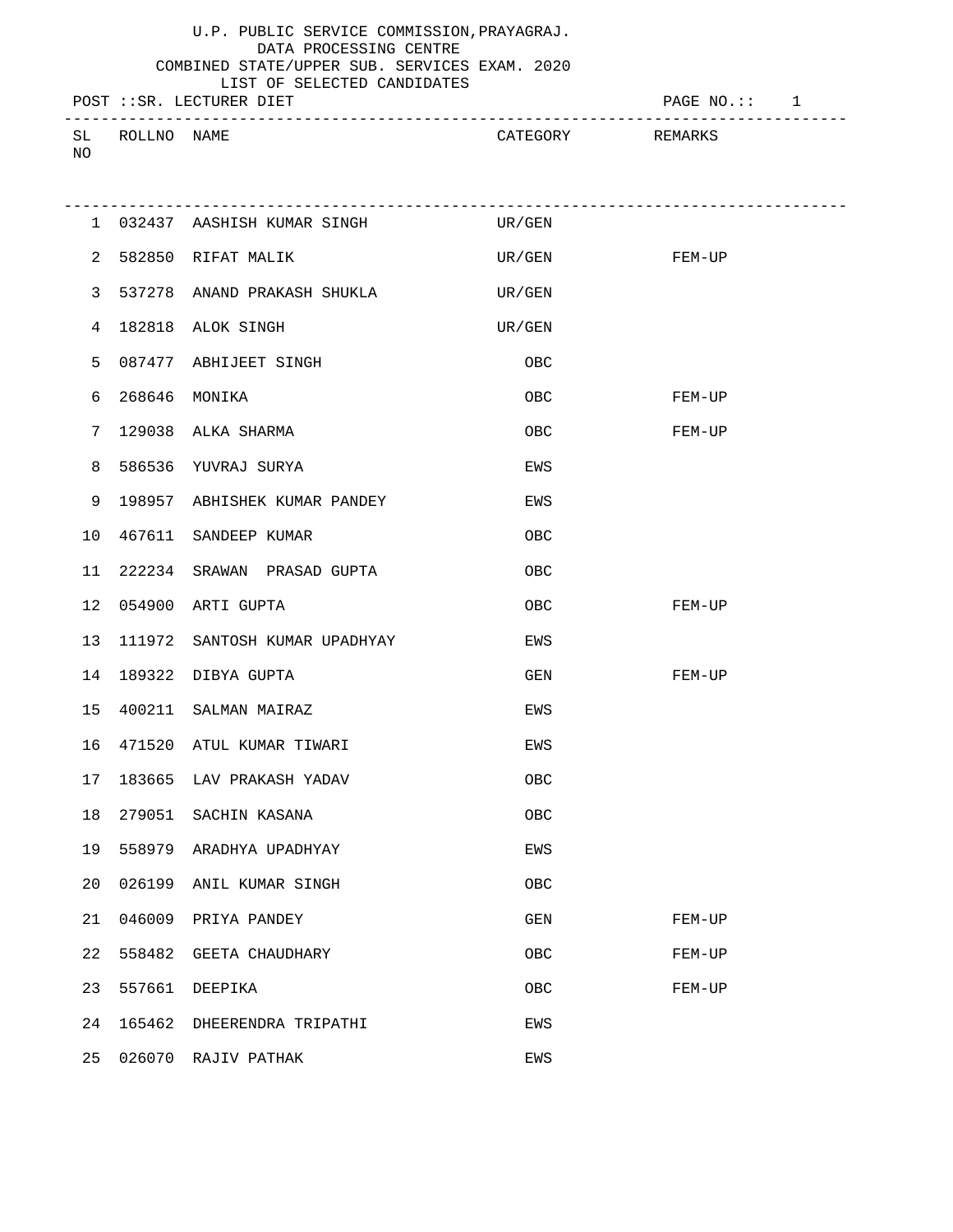|    |             |                          | LIST OF SELECTED CANDIDATES |          |                 |  |
|----|-------------|--------------------------|-----------------------------|----------|-----------------|--|
|    |             | POST ::SR. LECTURER DIET |                             |          | PAGE $NO$ .:: 2 |  |
|    |             |                          |                             |          |                 |  |
| SL | ROLLNO NAME |                          |                             | CATEGORY | REMARKS         |  |

NO

|    |        | -------------------------      |                     |        |
|----|--------|--------------------------------|---------------------|--------|
|    |        | 26 391185 MANISH KUMAR         | SC                  |        |
|    |        | 27 361526 MUKUL ANAND PANDEY   | EWS                 |        |
| 28 |        | 492605 MANOJ KUMAR             | SC                  |        |
| 29 |        | 198011 ROSHANI SINGH           | GEN DFF FEM-UP      |        |
|    |        | 30 493208 PRAVEEN KUMAR TIWARI | EWS                 |        |
|    |        | 31 549116 YOGENDRA SINGH       | EWS                 |        |
| 32 |        | 109116 VIMAL KUMAR             | SC                  |        |
|    |        | 33 027535 SURYA PRATAP         | EWS                 |        |
|    |        | 34 584225 MATRI PRASAD MISHRA  | EWS                 |        |
| 35 |        | 387698 AMIT KUMAR SINGH        | EWS                 |        |
| 36 |        | 391618 AMIT KUMAR SINGH        | EWS                 |        |
| 37 |        | 125163 HARIOM SINGH            | EWS                 |        |
| 38 |        | 115921 BHARTI TRIPATHI         | EWS                 | FEM-UP |
| 39 |        | 241236 VIPENDRA KUMAR          | SC                  |        |
| 40 |        | 187498 ALOK TIWARI             | EWS                 |        |
| 41 |        | 557777 AKANKSHA RAWAT          | SC                  | FEM-UP |
| 42 |        | 392576 VISHWANATH PRATAP SINGH | SC                  |        |
| 43 |        | 001896 VIKAS CHAUDHARY         | SC                  |        |
| 44 |        | 285976 VIPUL SHIV SAGER        | EWS                 |        |
| 45 |        | 417305 MANISH KUMAR SINGH      | EWS                 |        |
| 46 | 466171 | SANDEEP KUMAR                  | $\operatorname{SC}$ |        |
| 47 | 039532 | SANJEEV KUMAR                  | $\operatorname{SC}$ |        |
| 48 | 312440 | ASHOK KUMAR                    | $\operatorname{SC}$ |        |
| 49 | 243302 | DINESH KUMAR                   | <b>SC</b>           |        |
| 50 | 150425 | LAL CHANDRA                    | $\operatorname{SC}$ |        |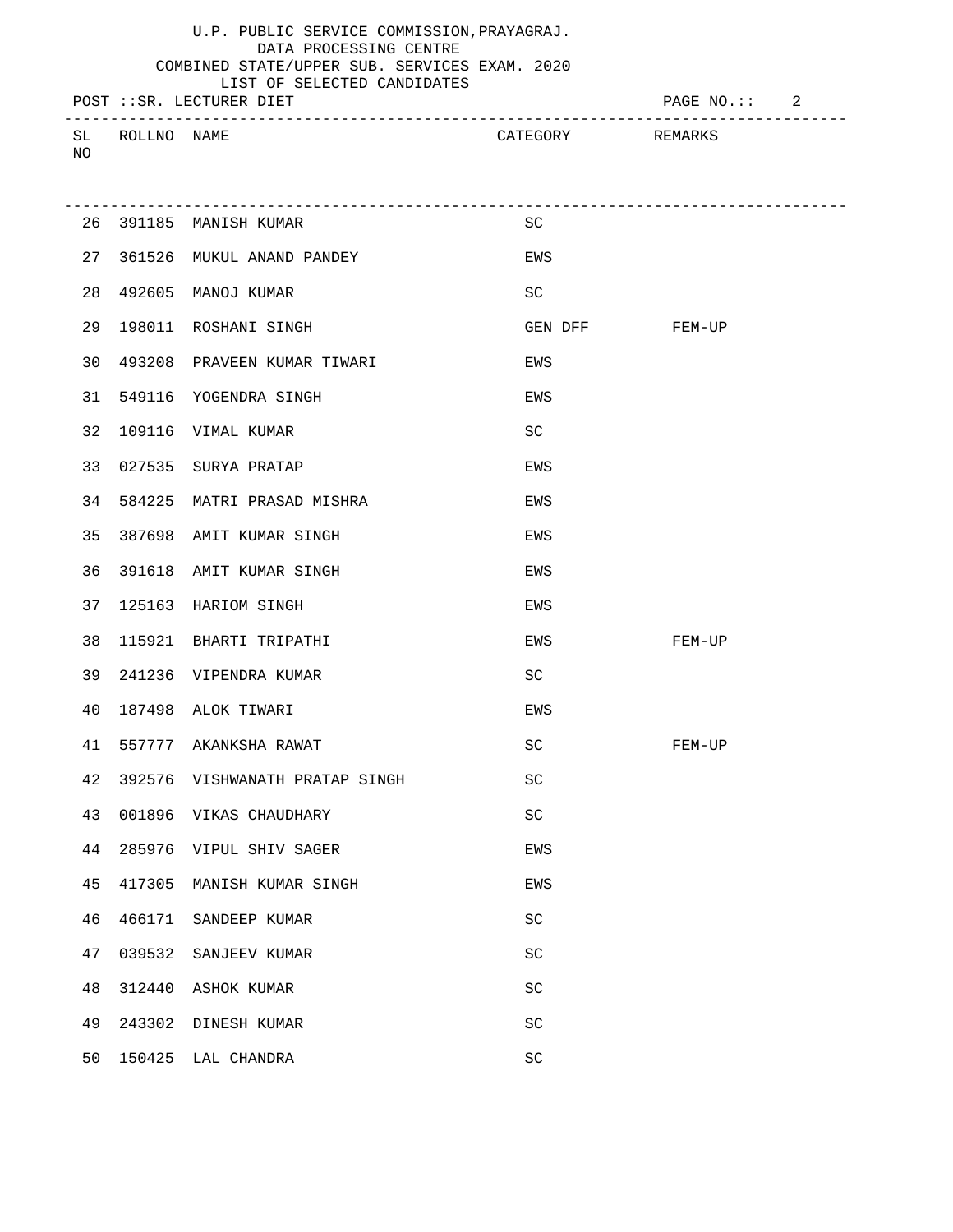|     | U.P. PUBLIC SERVICE COMMISSION, PRAYAGRAJ.<br>DATA PROCESSING CENTRE<br>COMBINED STATE/UPPER SUB. SERVICES EXAM. 2020<br>LIST OF SELECTED CANDIDATES<br>PAGE NO.:: 3<br>POST :: SR. LECTURER DIET |                                 |                  |       |  |  |  |  |
|-----|---------------------------------------------------------------------------------------------------------------------------------------------------------------------------------------------------|---------------------------------|------------------|-------|--|--|--|--|
| NO. | SL ROLLNO NAME                                                                                                                                                                                    |                                 | CATEGORY REMARKS |       |  |  |  |  |
|     |                                                                                                                                                                                                   | 51 561129 RAJENDRA PRASAD SAROJ | <b>SC</b>        |       |  |  |  |  |
|     |                                                                                                                                                                                                   | 52 499026 NAVEEN KUMAR          | SC               |       |  |  |  |  |
|     |                                                                                                                                                                                                   | 53 445057 AJAY KUMAR MISHRA     | EWS              | OL OL |  |  |  |  |
|     |                                                                                                                                                                                                   | 54 491403 JITENDRA KUMAR GOND   | ST               |       |  |  |  |  |
|     |                                                                                                                                                                                                   | 55 322846 MUKESH KHARWAR        | ST               |       |  |  |  |  |
|     |                                                                                                                                                                                                   | TOTAL CASES :: 55               |                  |       |  |  |  |  |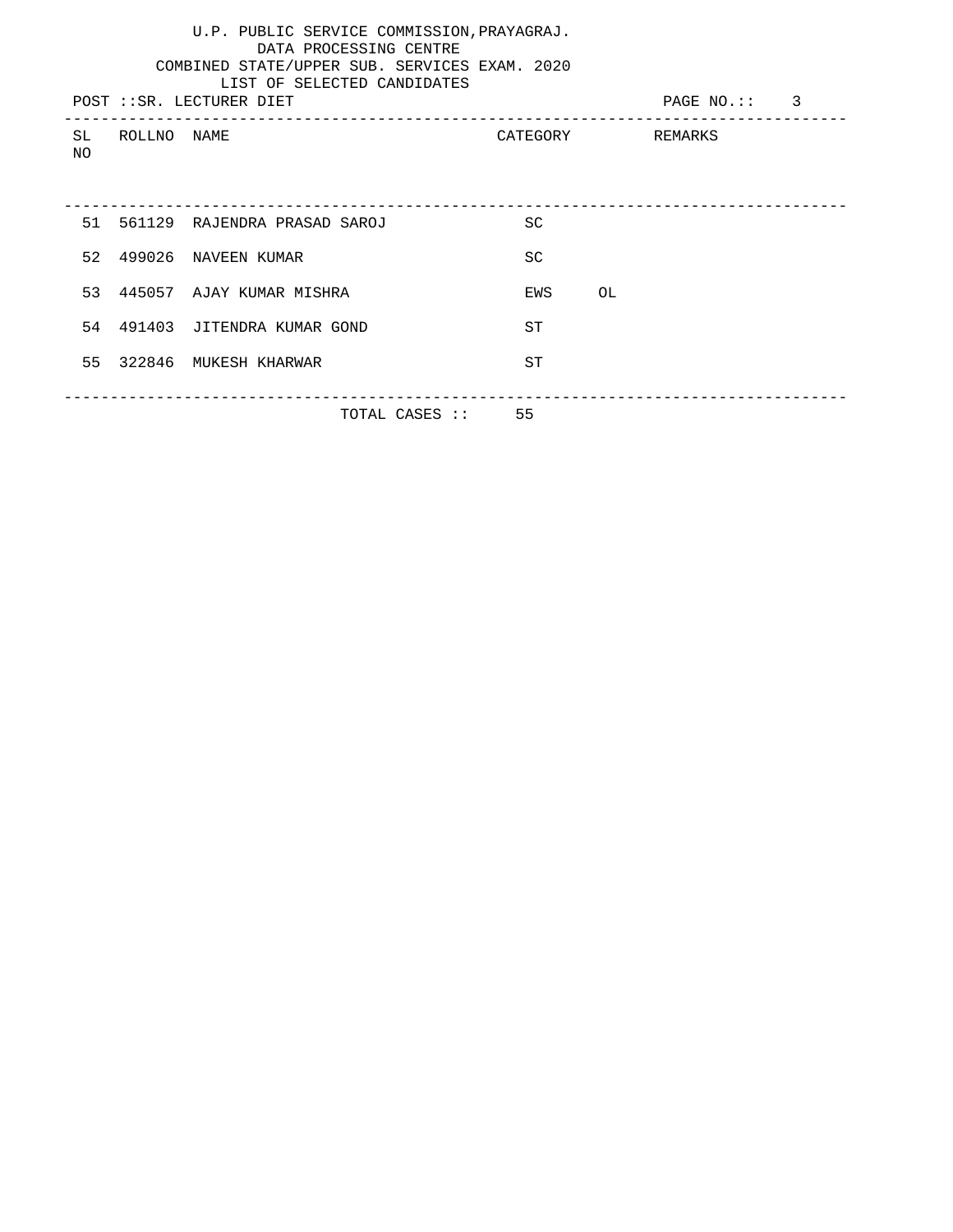# LIST OF SELECTED CANDIDATES

NO

POST ::BSA/ADIOS/DY. SECT & OTHERS SAME CADRE  $P$  PAGE NO.:: 1 ------------------------------------------------------------------------------------- SL ROLLNO NAME **SL ROLLNO** SAME CATEGORY REMARKS

|    |                    | 1 021312 SANJAY TIWARI          | UR/GEN        |        |
|----|--------------------|---------------------------------|---------------|--------|
| 2  |                    | 160781 BHUPENDRA SINGH          | UR/EWS        |        |
| 3  |                    | 581950 RIDDHI PANDEY            | UR/GEN FEM-UP |        |
| 4  |                    | 034964 KALPANA JAISWAL          | UR/OBC        | FEM-UP |
| 5  |                    | 385409 RAHUL MISHRA             | UR/EWS        |        |
| 6  |                    | 079338 AKHILESH PRATAP SINGH    | UR/GEN        |        |
| 7  | 260304 KIRTI       |                                 | UR/GEN        | FEM    |
| 8  |                    | 561266 NEELAM YADAV             | OBC           | FEM-UP |
| 9  |                    | 063795 SUSHIL KUMAR MISHRA      | UR/GEN        |        |
| 10 |                    | 258516 VIPIN KUMAR              | EWS           |        |
|    |                    | 11 561000 AVYAKT RAM TIWARI     | UR/EWS        |        |
| 12 |                    | 180885 LATA RATHORE             | UR/GEN        | FEM    |
| 13 |                    | 076185 KUMAR GAURAV             | EWS           |        |
|    | 14  410911  SAMEER |                                 | OBC           |        |
|    |                    | 15 004369 PRINCEE MAURYA        | OBC           | FEM-UP |
| 16 |                    | 578920 AWNISH KUMAR TIWARI      | EWS           |        |
|    |                    | 17 562381 DEEPIKA GUPTA         | OBC           | FEM-UP |
|    |                    | 18 322341 CHANDRA PRAKASH       | OBC           |        |
|    |                    | 19 286331 SACHIN KUMAR          | OBC           |        |
| 20 |                    | 070904 KAMLENDRA KUMAR KUSHWAHA | OBC           |        |
| 21 | 539113             | SHUBHAM SHUKLA                  | EWS           |        |
| 22 | 149888             | PRABHAT MISHRA                  | EWS           |        |
| 23 | 012595             | SURJIT KUMAR SINGH              | EWS           |        |
| 24 | 314415             | UPENDRA GUPTA                   | OBC           |        |
| 25 |                    | 362384 KM KOMAL                 | OBC           | FEM-UP |
|    |                    |                                 |               |        |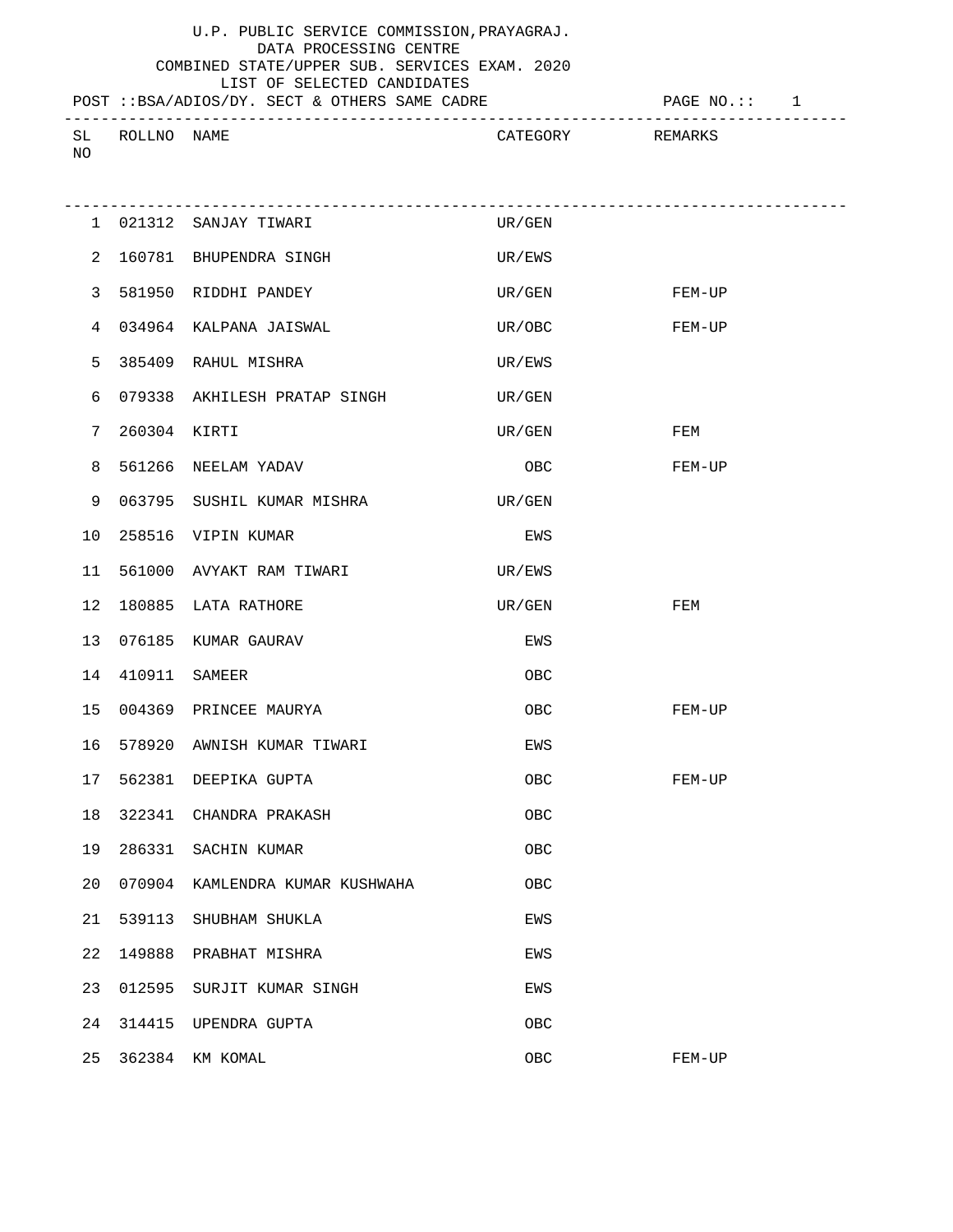### U.P. PUBLIC SERVICE COMMISSION,PRAYAGRAJ. DATA PROCESSING CENTRE COMBINED STATE/UPPER SUB. SERVICES EXAM. 2020 LIST OF SELECTED CANDIDATES

| NΟ | SL ROLLNO NAME |                                |            | CATEGORY REMARKS |
|----|----------------|--------------------------------|------------|------------------|
|    |                | 26 349570 RATAN KIRTI          | SC         | FEM-UP           |
|    |                | 27 468227 PANKAJ YADAV         | OBC        |                  |
|    |                | 28 033764 KALPANA DEVI         | OBC        | FEM-UP           |
|    |                | 29 368029 RAHUL KUMAR PANWAR   | <b>OBC</b> |                  |
|    |                | 30 388056 VISHWADIPAK TRIPATHI | EWS        |                  |
|    |                | 31 006108 PIYUSH KAMAL         | <b>SC</b>  |                  |
|    |                | 32 110895 SWATI BHARTI         | SC         | FEM-UP           |
|    |                | 33 522112 SHAILESH KUMAR       | <b>SC</b>  |                  |
|    |                | 34 390089 RAHUL PANDEY         | EWS        | <b>OA</b>        |
|    |                | 35 031912 SANJEEV KUMAR        | <b>ST</b>  |                  |
|    |                |                                |            |                  |

TOTAL CASES :: 35

-------------------------------------------------------------------------------------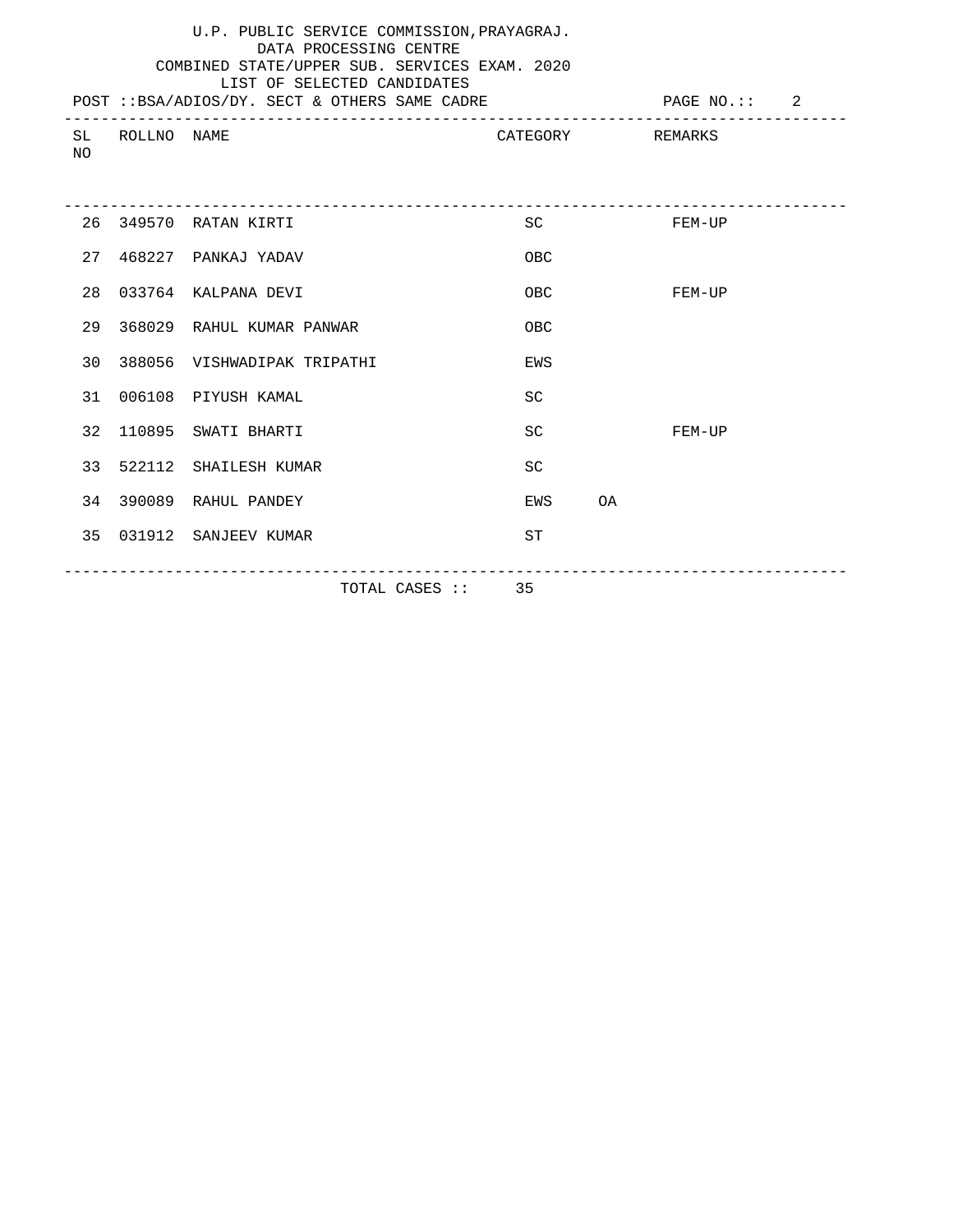|     |                | U.P. PUBLIC SERVICE COMMISSION, PRAYAGRAJ.<br>DATA PROCESSING CENTRE<br>COMBINED STATE/UPPER SUB. SERVICES EXAM. 2020<br>LIST OF SELECTED CANDIDATES<br>POST :: DISTT. ADMINISTRATIVE OFFICER |                  | PAGE NO.:: 1 |
|-----|----------------|-----------------------------------------------------------------------------------------------------------------------------------------------------------------------------------------------|------------------|--------------|
| NO. | SL ROLLNO NAME |                                                                                                                                                                                               | CATEGORY REMARKS |              |
|     |                |                                                                                                                                                                                               |                  |              |
|     |                | 1 371829 RAHUL KUMAR SHUKLA                                                                                                                                                                   | EWS              |              |
|     |                | 2 451118 AMITA SINGH                                                                                                                                                                          | OBC              | FEM-UP       |
|     |                | 3 356995 UTTAM PRAKASH                                                                                                                                                                        | OBC              |              |
|     |                | 4 549496 YOGENDRA SINGH CHAUHAN                                                                                                                                                               | EWS              |              |
|     |                | 5 476369 RAJ MOHAN SINGH                                                                                                                                                                      | EWS              |              |
|     |                | 6 571796 YOGESH PANDEY                                                                                                                                                                        | EWS              |              |
|     |                | 7 341889 RAHUL KUMAR                                                                                                                                                                          | <b>SC</b>        |              |
|     |                | 8 199123 HEMANT KUMAR SINGH                                                                                                                                                                   | <b>ST</b>        |              |
|     |                | TOTAL CASES :: 8                                                                                                                                                                              |                  |              |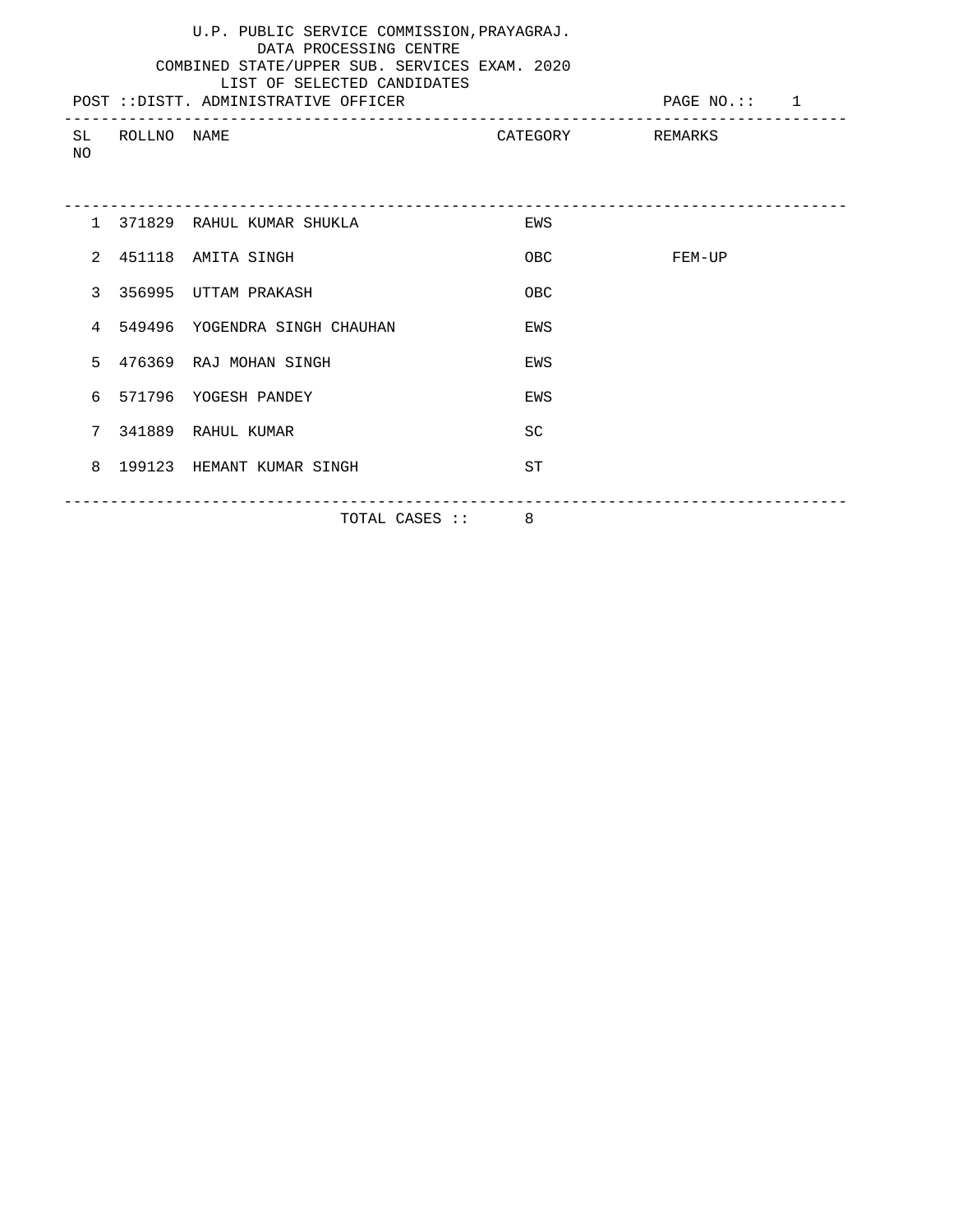### U.P. PUBLIC SERVICE COMMISSION,PRAYAGRAJ. DATA PROCESSING CENTRE COMBINED STATE/UPPER SUB. SERVICES EXAM. 2020 LIST OF SELECTED CANDIDATES

|                   |                | POST :: LABOUR ENFORCEMENT OFFICER |                  | PAGE NO.: 1 |
|-------------------|----------------|------------------------------------|------------------|-------------|
| NO.               | SL ROLLNO NAME |                                    | CATEGORY REMARKS |             |
|                   |                | 1 500250 REEMA SINGH               |                  | SC FEM-UP   |
| 2                 |                | 203889 PURTI YADAV                 | OBC              | FEM-UP      |
| 3                 |                | 173356 VINDHYACHAL SHUKLA          | EWS              |             |
| 4                 |                | 402766 NAGENDRA TRIPATHI           | EWS              |             |
| 5                 |                | 188446 MOHD NAZRE ALAM             | EWS              |             |
| 6                 |                | 279394 SUDHA TOMAR                 | <b>OBC</b>       | FEM-UP      |
| 7                 |                | 361477 ADITYA PRAKASH SINGH YADAV  | OBC              |             |
| 8                 |                | 173188 PRADEEP KUMAR               | <b>SC</b>        |             |
| 9                 |                | 121805 KUNWAR RANANJAY PANDEY      | EWS              |             |
| 10                |                | 588985 MAYANK MISHRA               | EWS              |             |
| 11                |                | 264144 KIRTI KURIL                 | SC               | FEM-UP      |
| $12 \overline{ }$ |                | 570840 AWANEESH KUMAR TRIPATHI     | EWS              |             |
| 13                |                | 142448 PRABHAT KUMAR               | <b>SC</b>        |             |
| 14                |                | 358336 VISHAL SRIVASTVA            | EWS              |             |
| 15                |                | 310972 SATYENDRA PRATAP            | <b>SC</b>        |             |
|                   |                |                                    |                  |             |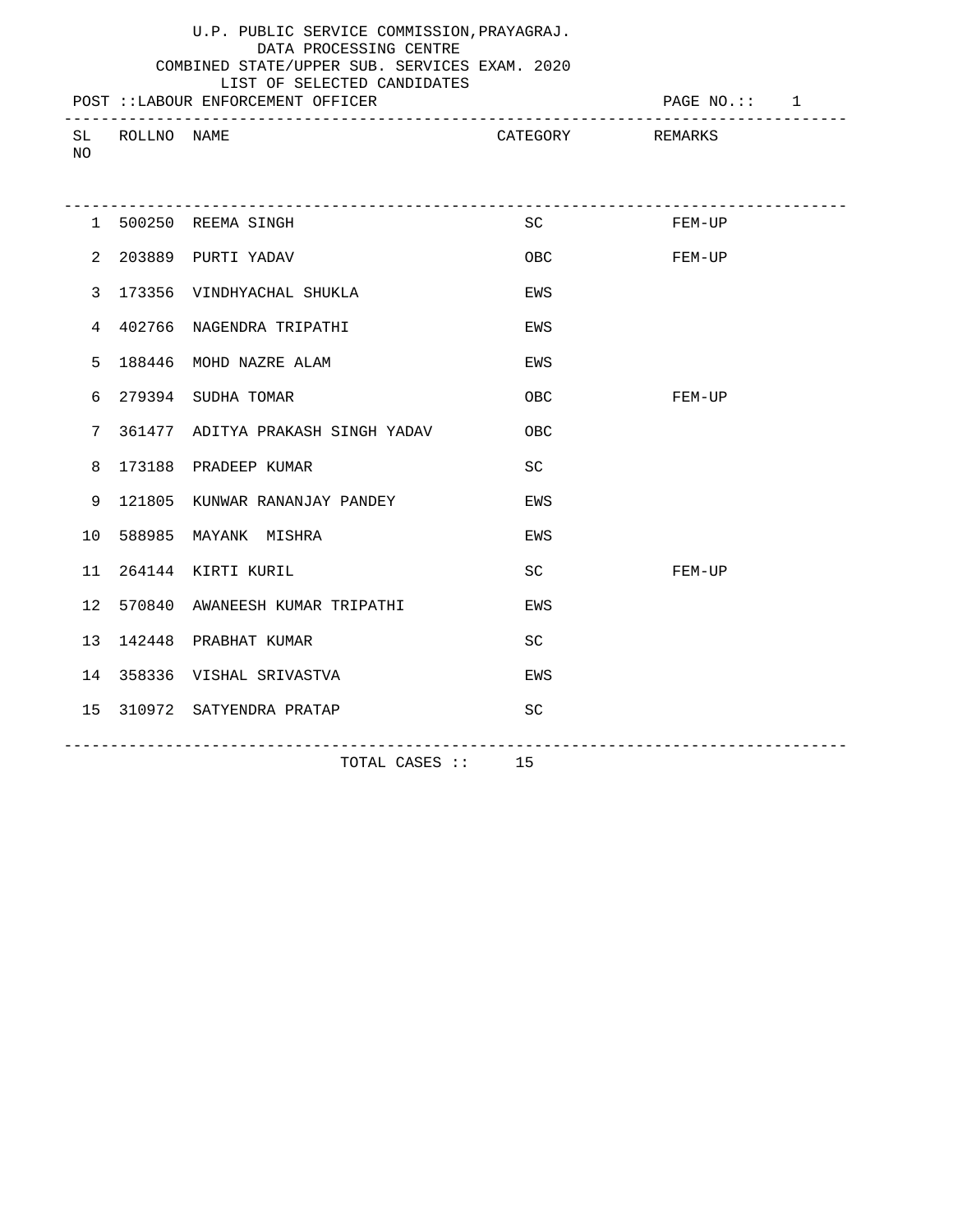# LIST OF SELECTED CANDIDATES

POST ::CHILD DEVELOPMENT PROJECT OFFICER FOR THE PAGE NO.:: 1

|              |        |             |                                           | ___     |
|--------------|--------|-------------|-------------------------------------------|---------|
|              |        |             |                                           |         |
| $C$ T<br>ىلە | ROLLNC | <b>NAME</b> | $\mathcal{L}_{\mathcal{L}}$<br>\ TP COD J | PFMARK. |
|              |        |             |                                           |         |
| NO           |        |             |                                           |         |
|              |        |             |                                           |         |

|                |        | 1 004843 GORAKH NATH PANDEY UR/EWS |                    |          |
|----------------|--------|------------------------------------|--------------------|----------|
| $\overline{2}$ |        | 530897 AJIT KUMAR SINGH            | UR/GEN             |          |
| 3              |        | 591323 JYOTI TYAGI                 | UR/GEN FEM-UP      |          |
| 4              |        | 356761 CHARU AGARWAL               | UR/GEN FEM-UP      |          |
| 5              |        | 249871 RUPANSH KUMAR JAIN          | UR/GEN             |          |
| 6              |        | 354553 SHIVANI GUPTA               | UR/GEN             | FEM-UP   |
| 7              |        | 182941 BINITA SRIVASTAV            | UR/GEN             | FEM-UP   |
| 8              |        | 102685 KUMUD MISHRA                | UR/GEN             | FEM-UP   |
| 9              |        | 361820 ASHUTOSH KUMAR SINGH        | UR/GEN             |          |
| $10$           |        | 368588 PRASHANT KUMAR SINGH        | UR/GEN             |          |
| 11             |        | 080653 SHASHI KANT MISHRA          | UR/GEN             |          |
|                |        | 12 485597 AJAY SINGH RANA          | UR/GEN             |          |
|                |        | 13 436663 JAYA SINGH               | UR/GEN             | FEM-UP   |
| 14             |        | 001047 NEERAJ KUMAR PANDEY         | UR/GEN             |          |
|                |        | 15 466483 JITENDRA SINGH HADA      | UR/GEN             |          |
|                |        | 16 254589 RACHNA PANDEY            | UR/EWS             | $FEM-UP$ |
| 17             |        | 362324 KM KOMAL                    | UR/OBC             | FEM-UP   |
| 18             |        | 364500 ASHUTOSH KUMAR TIWARI       | $\,$ UR / GEN $\,$ | EXS      |
| 19             |        | 250009 RACHIT GOEL                 | UR/GEN             |          |
| 20             |        | 509096 YASH MEHTA                  | UR/GEN             |          |
| 21             | 557859 | ARADHANA YADAV                     | UR/OBC             | FEM-UP   |
| 22             | 159869 | PRIYANSHI PATEL                    | UR/OBC             | $FEM-UP$ |
| 23             | 018321 | BABAR KHAN                         | UR/GEN             |          |
| 24             | 258777 | ABHISHEK SINGH                     | UR/EWS             |          |
| 25             | 176107 | NIKITA SINGH                       | UR/GEN             | FEM-UP   |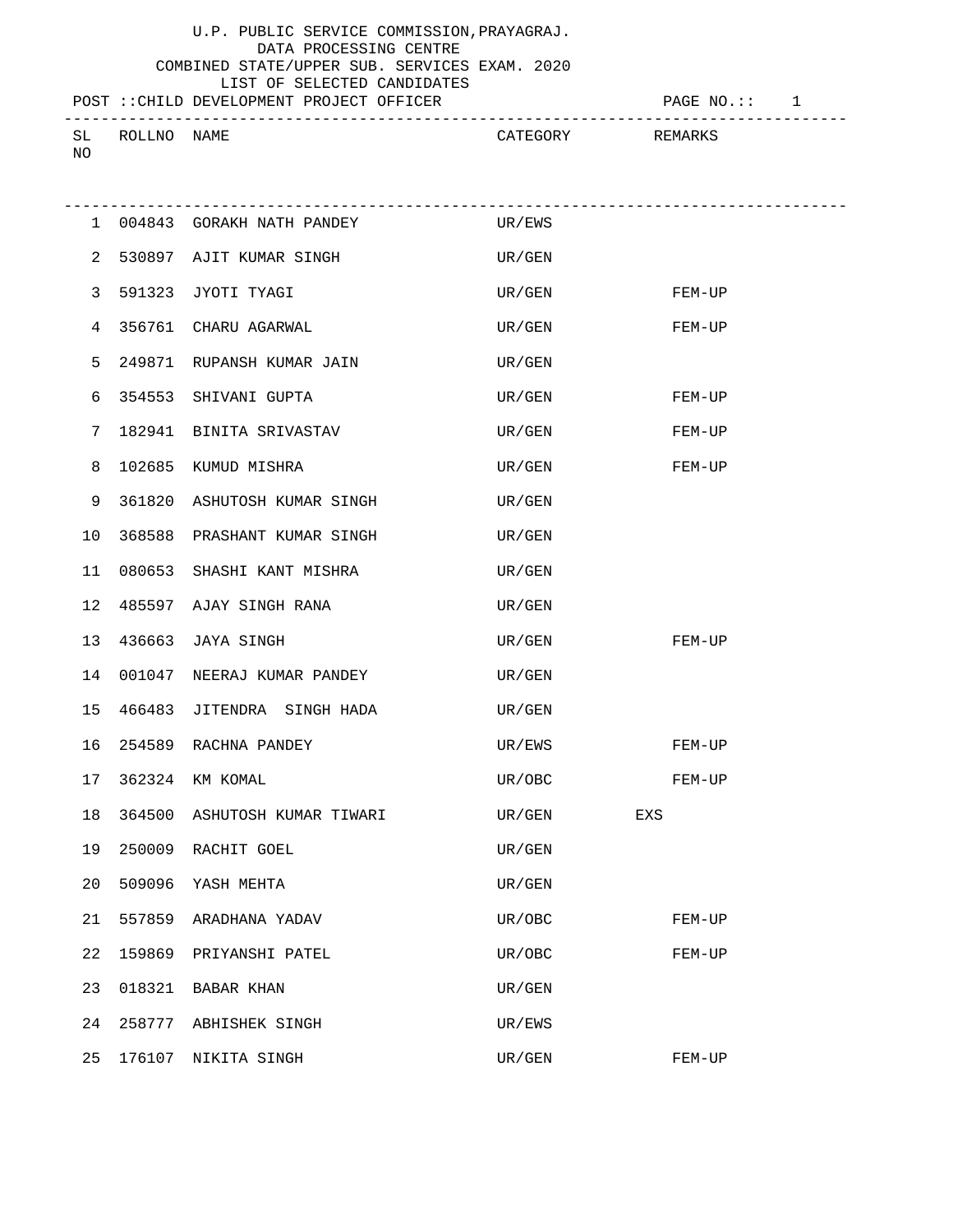LIST OF SELECTED CANDIDATES

#### POST ::CHILD DEVELOPMENT PROJECT OFFICER FOR PAGE NO.:: 2

------------------------------------------------------------------------------------- CATEGORY REMARKS

-------------------------------------------------------------------------------------

NO

| 26 | 588637 | AKASH DALMIA           | UR/GEN |        |
|----|--------|------------------------|--------|--------|
| 27 |        | 374421 CHHAVI SHARMA   | UR/GEN | FEM-UP |
| 28 | 182617 | ABHISHEK KUMAR         | UR/SC  |        |
| 29 | 153152 | SARIKA SHRIVASTAVA     | UR/GEN | FEM-UP |
| 30 | 361442 | DURGESH KUMAR GUPTA    | UR/EWS |        |
| 31 | 154177 | ABHISHEK DUBEY         | UR/GEN |        |
| 32 | 080266 | MINAKSHI PANDEY        | UR/GEN | FEM-UP |
| 33 | 365993 | SHIVANI SINGH          | UR/GEN | FEM-UP |
| 34 | 125653 | SHEETAL GUPTA          | UR/GEN | FEM-UP |
| 35 | 327641 | CHANDRA PRAKASH TIWARI | UR/GEN |        |
| 36 | 352033 | SHIVANI DIXIT          | UR/GEN | FEM-UP |
| 37 | 451090 | RAVI SHASTRI           | UR/GEN |        |
| 38 | 200977 | ABHISHEK KUMAR RAI     | UR/EWS |        |
| 39 | 026596 | VIKAS KUMAR SHUKLA     | UR/GEN |        |
| 40 | 287350 | RANJANA SINGH          | UR/GEN | FEM-UP |
| 41 | 385056 | VISHWA DEEPAK PANDEY   | UR/GEN |        |
| 42 | 219710 | RAMANUJ PANDEY         | UR/GEN |        |
| 43 | 426029 | RAHUL TRIPATHI         | UR/GEN |        |
|    |        |                        |        |        |

45 501296 YADVENDRA SINGH UR/EWS

44 519283 JITENDRA UPADHYAYA UR/GEN

|    |        | 46 190037 ABHISHEK KUMAR DWIVEDI | UR/EWS |        |
|----|--------|----------------------------------|--------|--------|
| 47 |        | 506737 AJEET KUMAR SINGH         | UR/GEN |        |
| 48 |        | 552034 SURAJ PAL SINGH           | UR/GEN |        |
| 49 |        | 158414 SONAM SINGH               | UR/GEN | FEM-UP |
| 50 | 327039 | ANSHIKA GUPTA                    | UR/GEN | FEM-UP |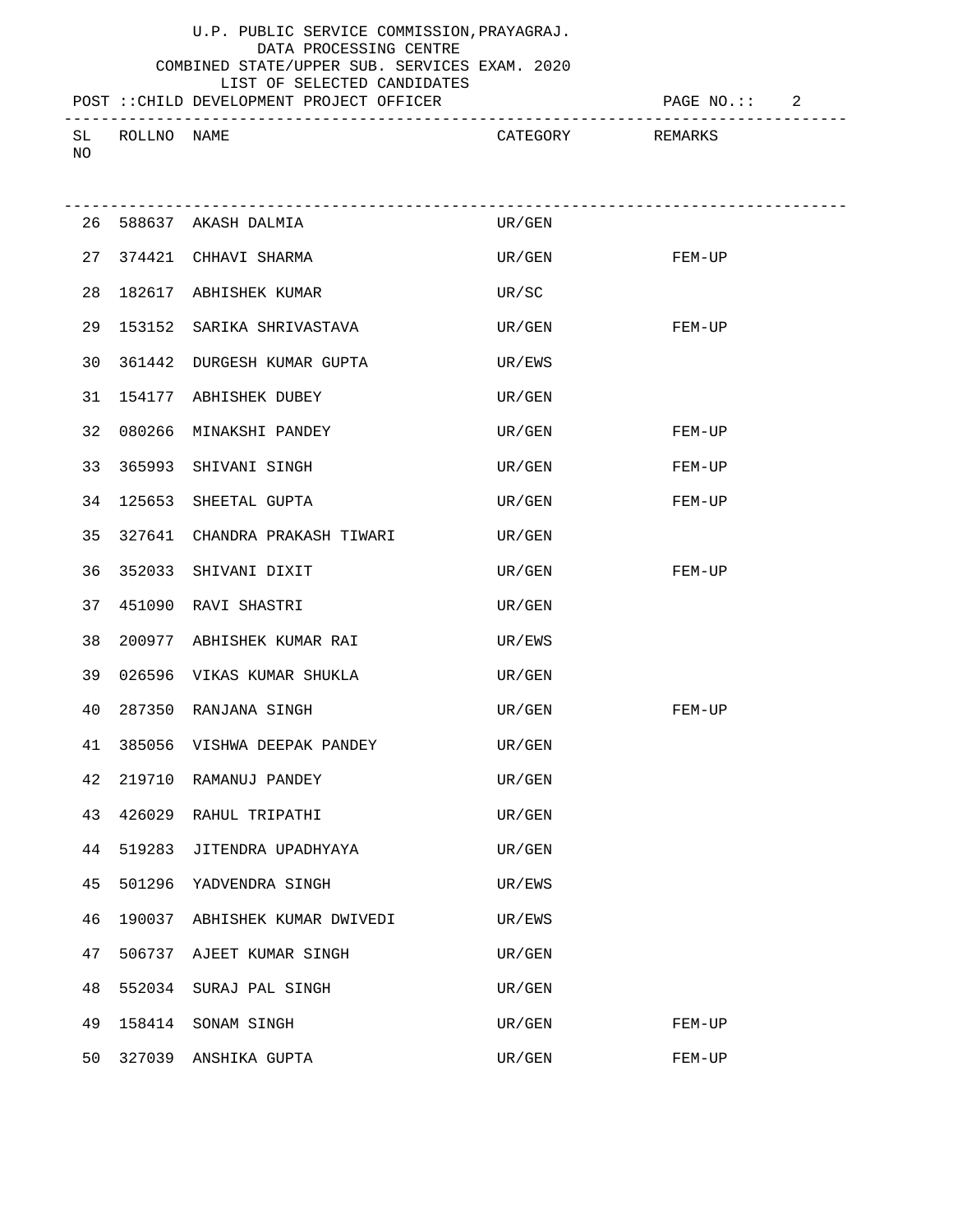## LIST OF SELECTED CANDIDATES

# POST ::CHILD DEVELOPMENT PROJECT OFFICER PAGE NO.:: 3

------------------------------------------------------------------------------------- CATEGORY REMARKS NO

|    |               | 51 413039 ANUJ PRATAP SINGH CONTROLL UR/GEN |        |                  |        |
|----|---------------|---------------------------------------------|--------|------------------|--------|
|    |               | 52 044962 DEVENDRA SINGH                    | UR/EWS |                  |        |
| 53 |               | 485219 ANURAG KUMAR TRIPATHI UR/GEN         |        |                  |        |
| 54 |               | 236664 KHUSHBOO YADAV                       | UR/GEN |                  | FEM    |
|    |               | 55 423541 DEELIP KUMAR KESHARI              | UR/EWS |                  |        |
| 56 |               | 245201 BRIJESH KUMAR OJHA                   | UR/GEN |                  |        |
|    |               | 57 352193 SHIVANI DUBEY                     |        | UR/GEN FEM-UP    |        |
|    |               | 58 433320 ASTHA DWIVEDI                     |        | UR/GEN           | FEM-UP |
| 59 |               | 516333 SHUBHAM KUMAR SULERE                 | UR/GEN |                  |        |
| 60 |               | 023993 SHARAD CHANDRA MISHRA                | UR/GEN |                  |        |
|    |               | 61 364872 SAURABH KUMAR TIWARI              | UR/GEN |                  |        |
| 62 | 172645 LALITA |                                             |        | $\,$ UR/GEN $\,$ | FEM    |
|    |               | 63 070845 KULPREET KAUR                     |        | UR/GEN           | FEM-UP |
|    |               | 64 409649 RAHUL SINGH                       | UR/EWS |                  |        |
| 65 |               | 363838 AMIT KUMAR MISHRA                    | UR/GEN |                  |        |
| 66 |               | 472816 VIVEK SINGH TOMAR                    | UR/GEN |                  |        |
| 67 |               | 333189 RAHUL KUMAR                          | UR/GEN |                  |        |
| 68 |               | 163217 ABHISHEK KATHERIYA                   |        | SC               |        |
|    |               | 69 402327 PANKAJ GAUTAM                     |        | SC               |        |
|    |               | 70 256491 RUPESH SAROJ                      |        | <b>SC</b>        |        |
| 71 | 343069        | RAHUL KUMAR                                 |        | SC               |        |
| 72 | 253914        | SUBHASH SINGH                               |        | <b>SC</b>        |        |
| 73 | 152890        | RAM GOPAL                                   |        | <b>SC</b>        |        |
| 74 | 108589        | PRIYANKA KUMARI                             |        | SC               | FEM-UP |
| 75 | 287075        | UMESH CHANDRA PANDEY                        |        | GEN DFF          |        |